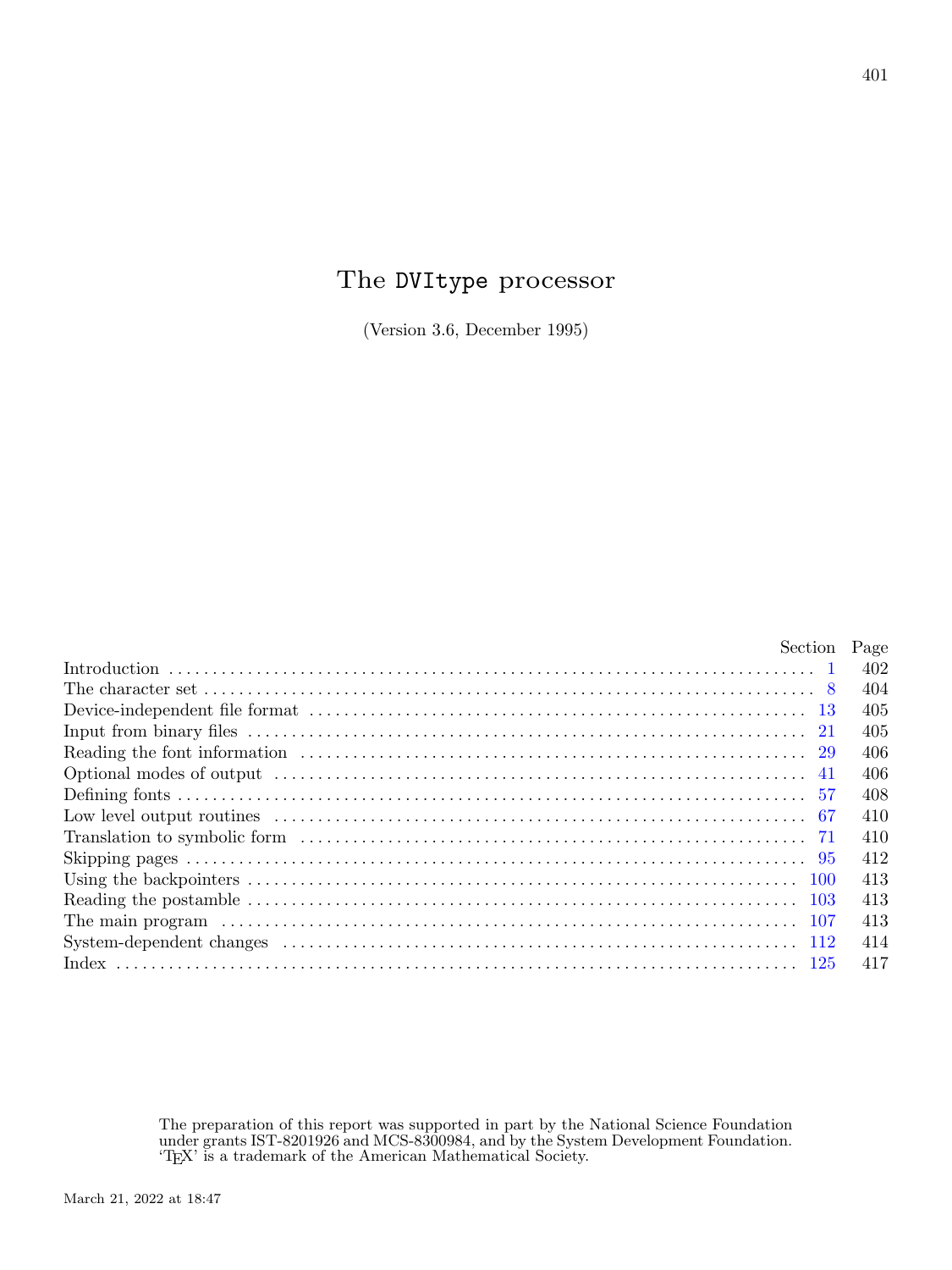<span id="page-1-0"></span>**1\*. Introduction.** The DVItype utility program reads binary device-independent ("DVI") files that are produced by document compilers such as TEX, and converts them into symbolic form. This program has two chief purposes: (1) It can be used to determine whether a DVI file is valid or invalid, when diagnosing compiler errors; and (2) it serves as an example of a program that reads DVI files correctly, for system programmers who are developing DVI-related software.

Goal number (2) needs perhaps a bit more explanation. Programs for typesetting need to be especially careful about how they do arithmetic; if rounding errors accumulate, margins won't be straight, vertical rules won't line up, and so on. But if rounding is done everywhere, even in the midst of words, there will be uneven spacing between the letters, and that looks bad. Human eyes notice differences of a thousandth of an inch in the positioning of lines that are close together; on low resolution devices, where rounding produces effects four times as great as this, the problem is especially critical. Experience has shown that unusual care is needed even on high-resolution equipment; for example, a mistake in the sixth significant hexadecimal place of a constant once led to a difficult-to-find bug in some software for the Alphatype CRS, which has a resolution of 5333 pixels per inch (make that 5333.33333333 pixels per inch). The document compilers that generate DVI files make certain assumptions about the arithmetic that will be used by DVI-reading software, and if these assumptions are violated the results will be of inferior quality. Therefore the present program is intended as a guide to proper procedure in the critical places where a bit of subtlety is involved.

The first DVItype program was designed by David Fuchs in 1979, and it went through several versions on different computers as the format of DVI files was evolving to its present form. Peter Breitenlohner helped with the latest revisions.

The *banner* string defined here should be changed whenever DVItype gets modified.

 $define \, my\_name \equiv 'divitype'$ **define** *banner ≡* ´This␣is␣DVItype,␣Version␣3.6´ *{* printed when the program starts *}*

**3\*.** The binary input comes from *dvi file* , and the symbolic output is written on Pascal's standard *output* file. The term *print* is used instead of *[w](#page-2-0)rite* when this program writes on *output*, so that all such output could easily be redirected if desire[d.](#page-3-0)

 $\text{define } print(\texttt{\#}) \equiv write (stdout, \texttt{\#})$  $\text{define } print\_ln(\texttt{\#}) \equiv write\_ln(\textit{stdout},\texttt{\#})$  $\text{define } print\_ln(\texttt{\#}) \equiv write\_ln(\textit{stdout},\texttt{\#})$  $\text{define } print\_ln(\texttt{\#}) \equiv write\_ln(\textit{stdout},\texttt{\#})$ **program** *DVI type* (*dvi file , output*); **label** *⟨* Labels in the outer block 4\* *⟩* **const** *⟨* Constants in the outer block 5\* *⟩* **type** *⟨* Types in the outer block 8\* *⟩* **var** *⟨* Globals in the outer block 10 *⟩ ⟨* Define *parse arguments* 112\* *⟩* **procedure** *initialize* ; *{* this procedure gets things started properly *}* **var** *i*: *integer* ; *{* loop index for initializations *}* **begin** *kpse set program name* (*argv* [0]*, my name* ); *parse arguments* ; *print*(*banner* );  $print\_ln(version\_string);$   $\langle$  Set initial values 11  $\rangle$ **end**;

**4\*.** Label *done* is used when stopping normally.

**define** *done* = 30 *{* go here when finished with a subtask *}*

*⟨* Labels in the outer block 4\* *⟩ ≡*

*done* ;

This code is used in section 3\*.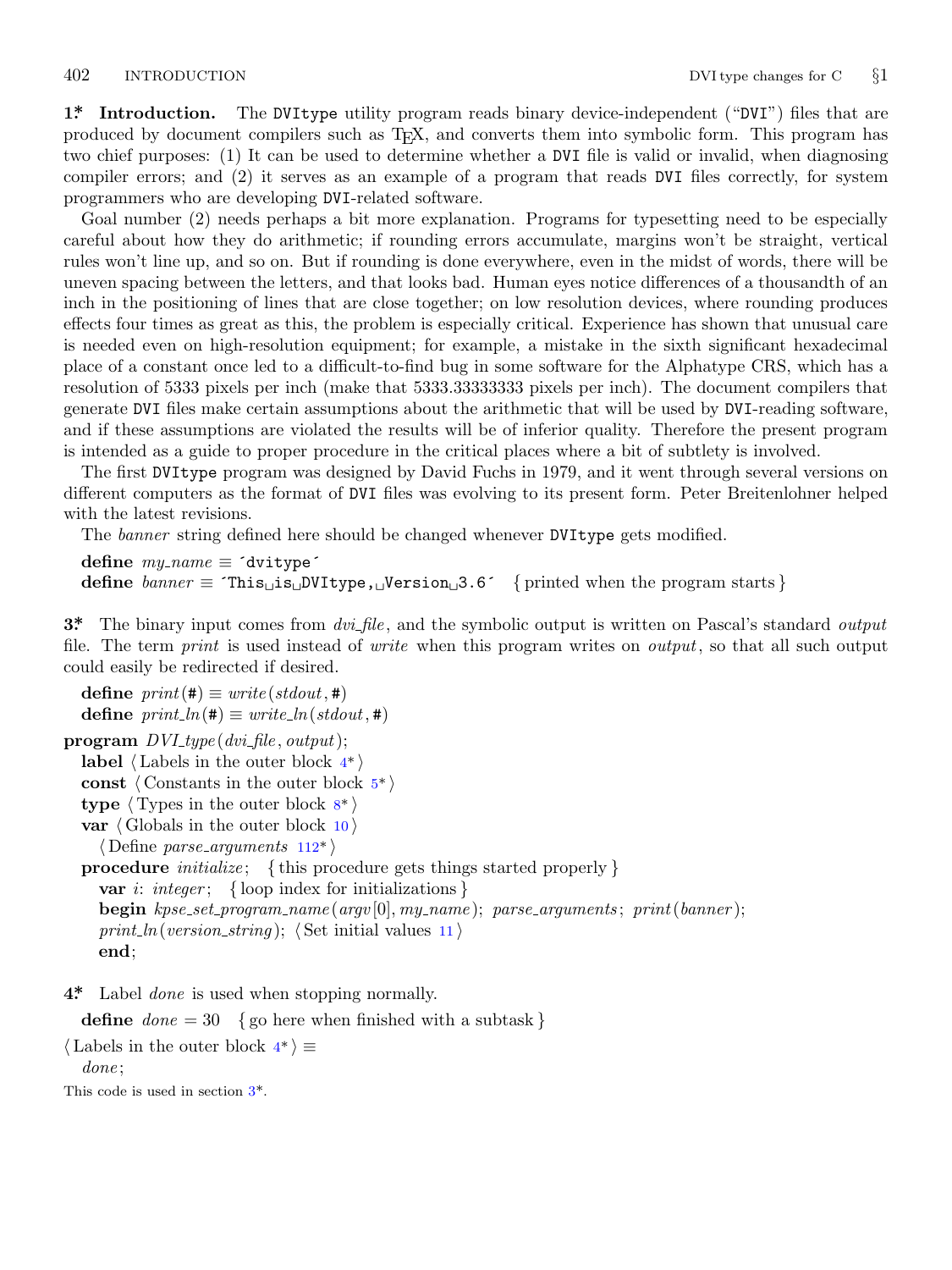<span id="page-2-0"></span>*§*5 DVI type changes for C INTRODUCTION 403

**5\*.** The following parameters can be changed at compile time to extend or reduce DVItype's capacity.

*⟨* Constants in the outer [b](#page-1-0)lock 5\* *⟩ ≡*  $max\_ fonts = 500;$  { maximum number of distinct fonts per DVI file }  $max\_widths = 25000;$  {maximum number of different characters among all fonts }  $line_length = 79;$  {bracketed lines of output will be at most this long }  $stack_size = 100;$  {DVI files shouldn't *push* beyond this depth }  $name\_size = 10000;$  { total length of all font file names }

This code is used in section 3\*.

**7\*.** If the DVI file is badly malformed, the whole process must be aborted; DVItype will give up, after issuing an error message about the symptoms that were noticed.

Such errors might be discovered inside of subroutines inside of subroutines, so a procedure called *jump\_out* has been introduced.

**define**  $jump\_out \equiv uexit(1)$ **define**  $abort$  (#)  $\equiv$ **begin** *write ln*(*stderr ,* #); *jump out*; **end**  $\text{define } bad\_dvi(\texttt{\#}) \equiv abort(\text{'}Bad\_DVI \sqcup \texttt{file:}\sqcup \text{'}, \texttt{\#}, \text{'!'})$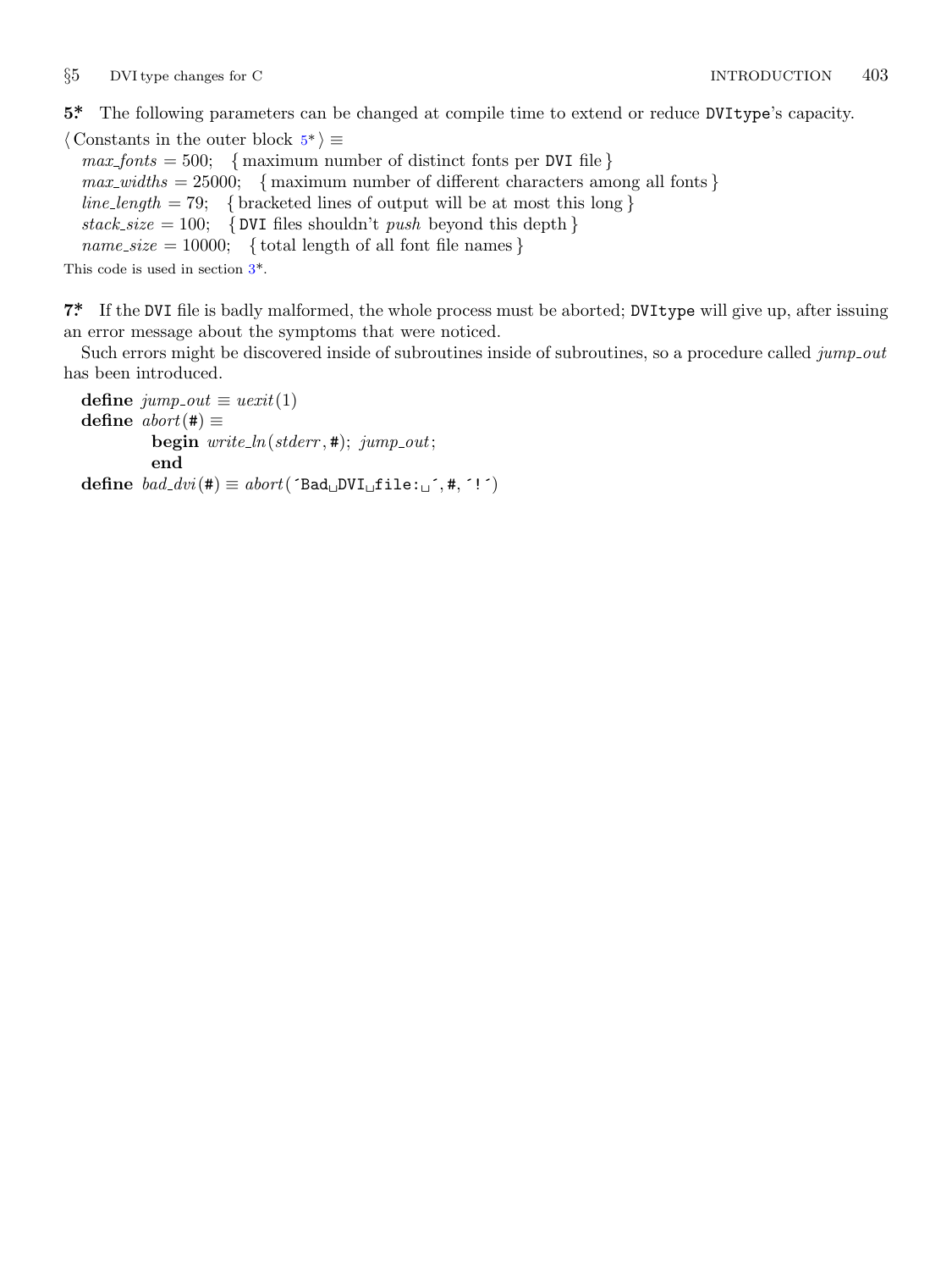<span id="page-3-0"></span>404 THE CHARACTER SET DVI type changes for C *§*8

**8\*. The character set.** Like all programs written with the WEB system, DVItype can be used with any character set. But it uses ASCII code internally, because the programming for portable input-output is easier when a fixed internal code is used, and because DVI files use ASCII code for file names and certain other strings.

The next few sections of DVItype have therefore been copied from the analogous ones in the WEB system routines. They have bee[n](#page-1-0) considerably simplified, since DVItype need not deal with the controversial ASCII codes less than ´*40* or greater than ´*176* . If such codes appear in the DVI file, they will be printed as question marks.

*⟨* Types in the outer block 8\* *⟩ ≡*

 $ASCII\_code = 0$ . 255; { a subrange of the integers } See also sections 9\* and 21. This code is used in section 3\*.

**9\*.** The original Pascal compiler was designed in the late 60s, when six-bit character sets were common, so it did not make provision for lower case letters. Nowadays, of course, we need to deal with both upper and lower case alphabets in a convenient way, especially in a program like DVItype. So we shall assume that the Pascal system being used for DVItype has a character set containing at least the standard visible characters of ASCII code ("!" through "~").

Some Pascal compilers use the original name *char* for the data type associated with the characters in text files, while other Pascals consider *char* to be a 64-element subrange of a larger data type that has some other name. In order to accommodate this difference, we shall use the name *text char* to stand for the data type of the characters in the output file. We shall also assume that *text char* consists of the elements *chr* (*first text char* ) through *chr* (*last text char* ), inclusive. The following definitions should be adjusted if necessary.

**define**  $text\_text\_char \equiv ASCII\_code$  { the data type of characters in text files } **define**  $first\_text\_char = 0$  {ordinal number of the smallest element of  $text\_char \}$ } **define** *last\_text\_char* = 255 { ordinal number of the largest element of *text\_char* }

*⟨* Types in the outer block 8\* *⟩* +*≡*

 $text$ *file* = **packed file of**  $text$ *ctext\_char*;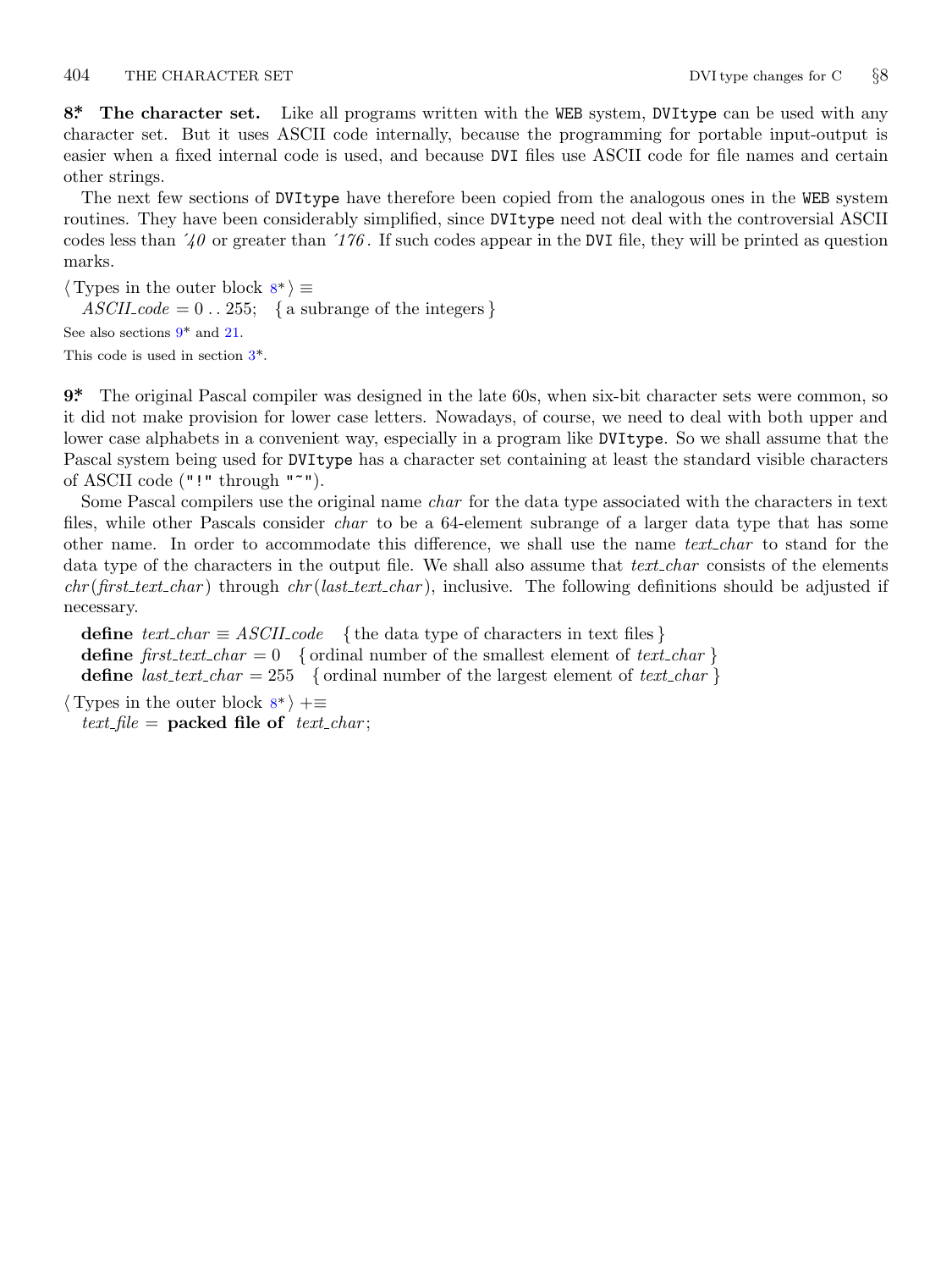<span id="page-4-0"></span>

**23\*.** To prepare these files for input, we *reset* them. An extension of Pascal is needed in the case of *tfm file* , since we want to associate it with external files whose names are specified dynamically (i.e., not known at compile time). The following code assumes that '*reset*(*f, s*)' does this, when *f* is a file variable and *s* is a string variable that specifies the file name. If  $\epsilon$  (*f*) is true immediately after  $\epsilon$  *reset*(*f, s*) has acted, we assume that no file named *s* is accessible.

```
procedure open dvi file ; { prepares to read packed bytes in dvi file }
    begin resetbin(dvi file, dvi name); cur loc \leftarrow 0;
    end;
procedure open tfm file ; { prepares to read packed bytes in tfm file }
    var full name : ↑char ;
    \textbf{begin} \textit{full\_name} \leftarrow \textit{kpse\_find\_tfm}(\textit{cur\_name});if full name then
         \mathbf{begin} \mathbf{f}(m,m,n) \in \mathcal{F}(\mathcal{F}(m,m),\mathcal{F}(m,m),\mathcal{F}(m,m),\mathcal{F}(m,m),\mathcal{F}(m,m),\mathcal{F}(m,m),\mathcal{F}(m,m),\mathcal{F}(m,m),\mathcal{F}(m,m),\mathcal{F}(m,m),\mathcal{F}(m,m),\mathcal{F}(m,m),\mathcal{F}(m,m),\mathcal{F}(m,m),\mathcal{F}(m,m),\mathcal{F}(m,m),\mathcal{F}(m,m),\mathcal{F}(m,m),\mathcal{F}(m,m),\mathcal{F}(m,m),\mathcal{F}(m,m),\mathcal{F}(mend
    \mathbf{else} begin \mathit{tfm\_file} \leftarrow \mathbf{nil};
         end;
    end;
```
**24\*.** If you looked carefully at the preceding code, you probably asked, "What are *cur loc* and *cur name* ?" Good question. They're global variables: *cur loc* is the number of the byte about to be read next from *dvi file* , and *cur name* is a string variable that will be set to the current font metric file name before *open tfm file* is called.

*⟨* Globals in the outer block 10 *⟩* +*≡ cur*  $loc: integer;$  {where we are about to look, in  $div\$ *cur name* : *↑char* ; *{* external name *}*

**28\*.** Finally we come to the routines that are used only if *random reading* is *true* . The driver program below needs two such routines: *dvi length* should compute the total number of bytes in *dvi file* , possibly also causing *eof* (*dvi file* ) to be true; and *move to byte* (*n*) should position *dvi file* so that the next *get byte* will read byte *n*, starting with  $n = 0$  for the first byte in the file.

Such routines are, of course, highly system dependent. They are implemented here in terms of two assumed system routines called *set\_pos* and  $cur_{pos}$ . The call  $set_{pos}(f, n)$  moves to item *n* in file *f*, unless *n* is negative or larger than the total number of items in  $f$ ; in the latter case,  $set\_pos(f, n)$  moves to the end of file *f*. The call  $cur_{pos}(f)$  gives the total number of items in *f*, if  $eof(f)$  is true; we use  $cur_{pos}$  only in such a situation.

**function** *dvi length* : *integer* ;

**begin**  $x$ fseek $(dvi$ -file, 0, 2,  $dvi$ -name);  $cur$ -loc  $\leftarrow$   $xt$ ftell $(dvi$ -file,  $dvi$ -name);  $dvi$ -length  $\leftarrow$   $cur$ -loc; **end**;

**procedure** *move to byte* (*n* : *integer* );

**begin**  $x$ fseek ( $dv$ *i*\_file, *n*, 0,  $dv$ *i\_name*);  $cur\_loc \leftarrow n$ ; **end**;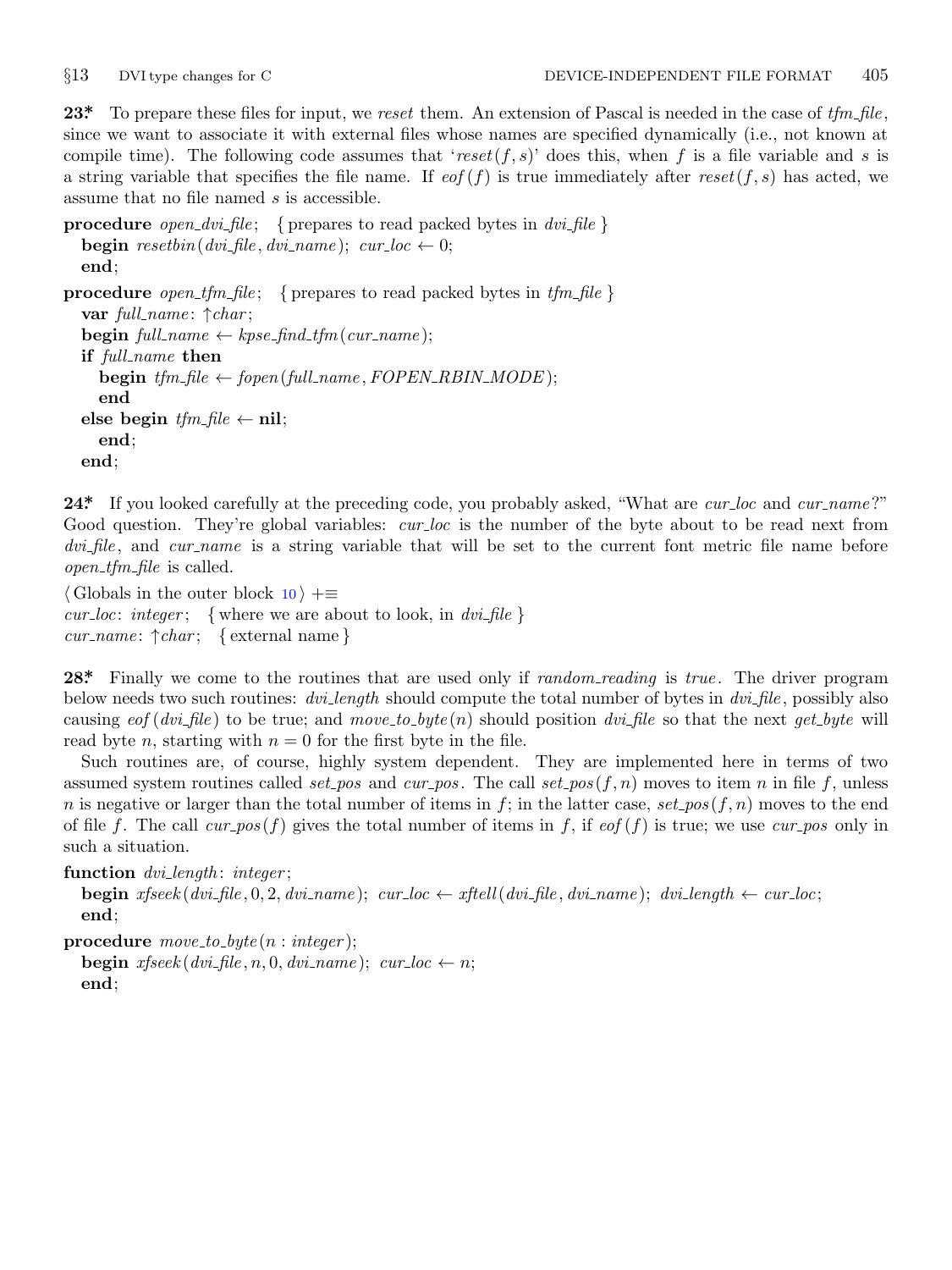# <span id="page-5-0"></span>406 READING THE FONT INFORMATION DVI type changes for C *§*29

**42\*.** The starting page specification is recorded in two global arrays called *start count* and *start there* . For example,  $'1.*.-5'$  is represented by  $start\_there[0] = true$ ,  $start\_count[0] = 1$ ,  $start\_there[1] = false$ ,  $start\text{-}there [2] = true$ ,  $start\text{-}count [2] = -5$ . We also set  $start\text{-}vals = 2$ , to indicate that count 2 was the last one mentioned. The other values of *start count* and *start there* are not important, in this example.

*⟨* Globals in the outer block 10 *⟩* +*≡ start\_count*:  $\text{array}$  [0..9]  $\text{of}$  *integer*; {count values to select starting page} *start there* : **array** [0 *. .* 9] **of** *boolean*; *{* is the *start count* value relevant? *} start vals* : 0 *. .* 9; *{* the last count considered significant *} count*:  $\textbf{array}$  [0 . . 9]  $\textbf{of}$  *integer*; {the count values on the current page}

- **43\*.** Initializations are done sooner now.
- **45\*.** No dialog.

**47\*.** During the dialog, DVItype will treat the first blank space in a line as the end of that line. Therefore *input ln* makes sure that there is always at least one blank space in *buffer* .

- **48\*.** No dialog.
- **49\*.** No dialog.
- **50\*.** No dialog (50).
- **51\*.** No dialog (51).
- **52\*.** No dialog (52).
- **53\*.** No dialog (53).
- **54\*.** No dialog (54).
- **55\*.** No dialog (55).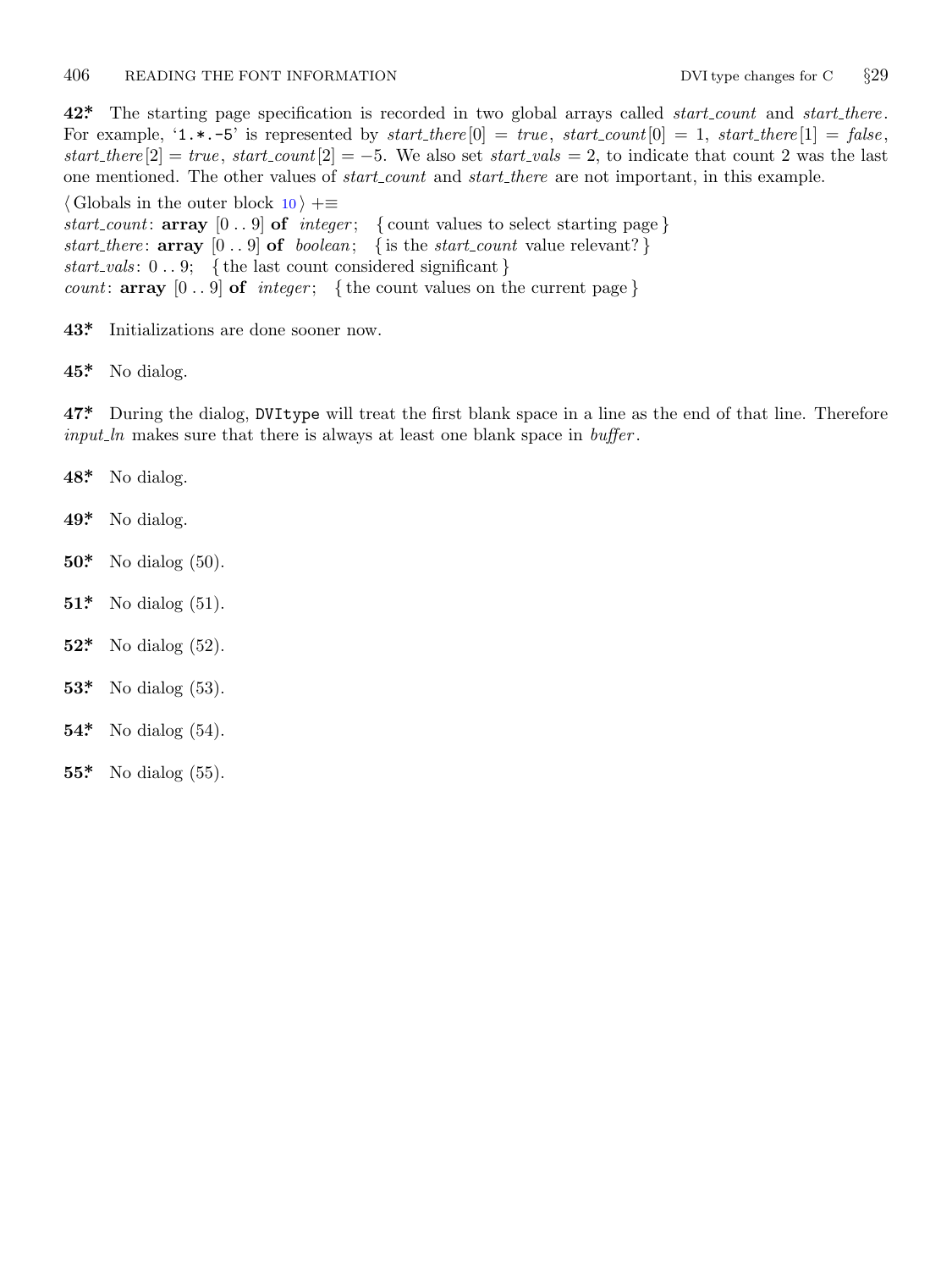<span id="page-6-0"></span>

**56\*.** After the dialog is over, we print the options so that the user can see what DVItype thought was specified.

```
⟨Print all the selected options 56* ⟩ ≡
   print ln(´Options␣selected:´); print(´␣␣Starting␣page␣=␣´);
   for k \leftarrow 0 to start_vals do
      begin if start\text{-}there[k] then print(start\text{-}count[k] : 1)else print(´*´);
      if k < start_vals then print(\cdot, \cdot)else print\_ln(\lceil \rceil);
      end;
   print ln(´␣␣Maximum␣number␣of␣pages␣=␣´, max pages : 1);
   print(\lceil \ln[\text{Output} \log \text{Let} \log \text{Let} \log \text{Let} \log \text{Let} \log \text{Let} \log \text{Let} \log \text{Let} \log \text{Let} \log \text{Let} \log \text{Let} \log \text{Let} \log \text{Let} \log \text{Let} \log \text{Let} \log \text{Let} \log \text{Let} \log \text{Let} \log \text{Let} \log \text{Let} \log \text{Let} \log \text{Let} \log \text{Let} \log \text{Let} \log \text{Let} \log \text{Let} \log \text{Let} \log \text{Let} \log \text{Let} \log \text{Let} \log \text{Letcase out mode of
   errors only : print ln(´␣(showing␣bops,␣fonts,␣and␣error␣messages␣only)´);
   terse: print_ln(´□(terse)´);
   mnemonics_only: print_ln(´□(mnemonics)´);
   verbose: print_ln(´□(verbose)´);
   the_works: if random\_reading then print\_ln(<sup>r</sup>\cup(the\cupworks)<sup>r</sup>)</sub>
      else begin out mode ← verbose ; print ln(´␣(the␣works:␣same␣as␣level␣3␣in␣this␣DVItype)´);
          end;
   end;
   print(´␣␣Resolution␣=␣´); print real(resolution, 12, 8); print ln(´␣pixels␣per␣inch´);
   if new_mag > 0 then
      begin print(´␣␣New␣magnification␣factor␣=␣´); print real(new mag /1000.0, 8, 3); print ln(´´)
      end
This code is used in section 107^*.
```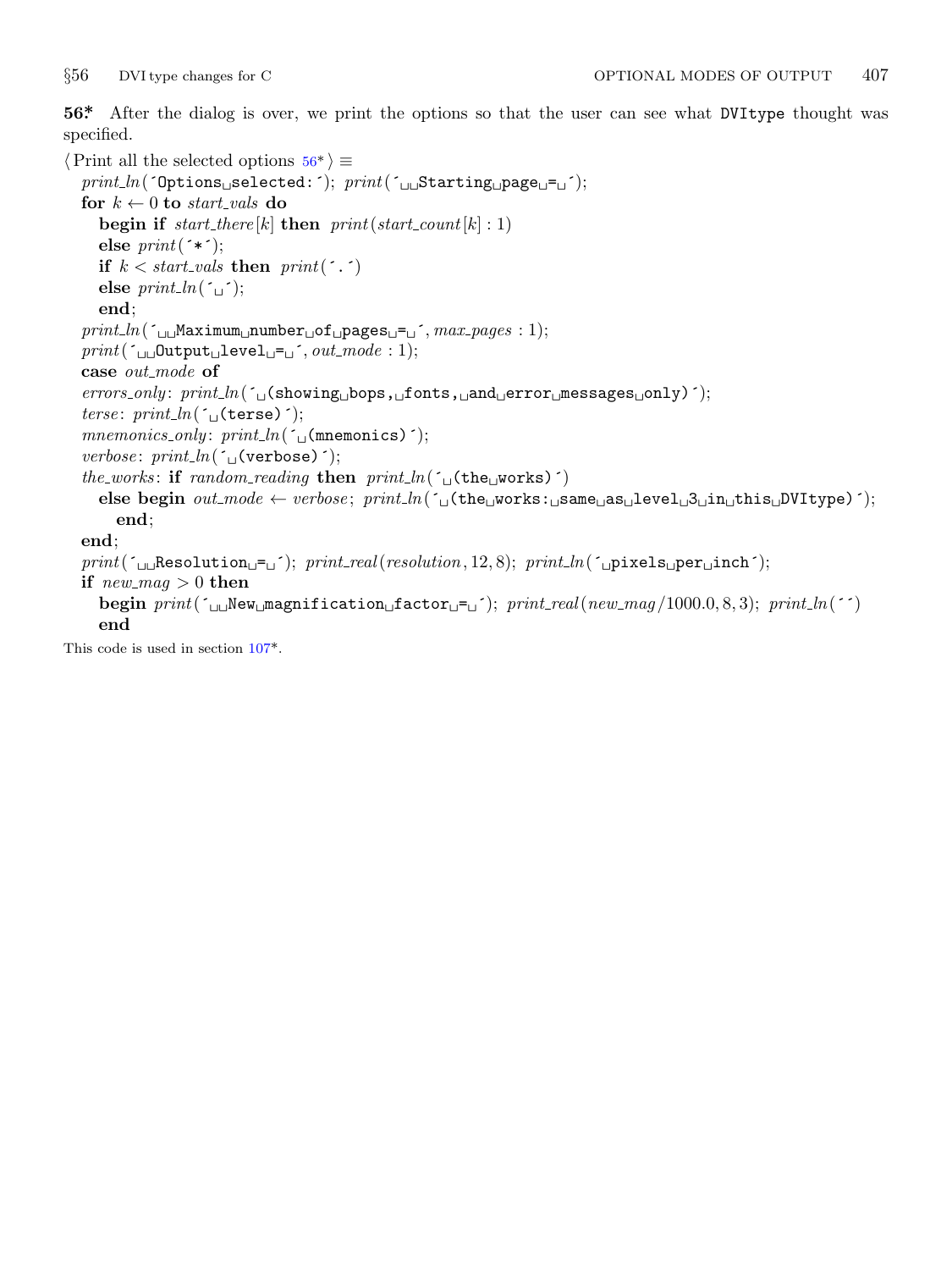<span id="page-7-0"></span>

**59\*.** The following subroutine does the necessary things when a *fnt def* command is being processed.

**procedure** *define\_font*( $e : integer$ ); { $e$  is an external font number} **var**  $f: 0$ ..  $max\_fonts$ ;  $p: integer$ ; {length of the area/directory spec} *n*: *integer* ; *{* length of the font name proper *}*  $c, q, d, m$ : *integer*; { check sum, scaled size, design size, magnification }  $r: 0$ ...  $name\_size$ ; { current filename length } *j, k*: 0 *. . name size* ; *{* indices into *names } mismatch* : *boolean*; *{* do names disagree? *}* **begin if**  $nf = max\_ fonts$  **then** *abort*(´DVItype␣capacity␣exceeded␣(max␣fonts=´*, max fonts* : 1*,* ´)!´); *font\_num*[ $nf$ ]  $\leftarrow e$ ;  $f \leftarrow 0$ ; **while**  $font\_num[f] \neq e$  **do**  $incr(f);$ *⟨* Read the font parameters into position for font *nf* , and print the font name 61 *⟩*; **if**  $((out-mode = the\_works) \land in\_postample) \lor ((out-mode < the\_works) \land \neg in\_postample)$  then **begin if** *f < nf* **then** *print ln*(´−−−this␣font␣was␣already␣defined!´); **end** else begin if  $f = nf$  then  $print\_ln($   $---this \text{if} on t \text{ is an }$   $'t \text{if} \text{:}$   $t \text{ is an } i$   $(t)$ ; **end**; **if**  $f = nf$  **then**  $\langle$  Load the new font, unless there are problems  $62^*$ **else**  $\langle$  Check that the current font definition matches the old one  $\{60\}$ ; **end**; **62\***  $\langle$  Load the new font, unless there are problems  $62^*$   $\equiv$ **begin**  $\langle$  Move font name into the *cur\_name* string  $66^*$ ; *open tfm file* ; **if** *eof* (*tfm file* ) **then** *print*(´−−−not␣loaded,␣TFM␣file␣can´´t␣be␣opened!´) else begin if  $(q ≤ 0) ∨ (q ≥ '1000000000)$  then  $print('---not\_loaded, \text{__bad\_\text{__}scale\_\text{__}(\text{', } q : 1, \text{'})\text{!'}})$ **else if**  $(d ≤ 0) ∨ (d ≥ '1000000000)$  **then**  $print('---not ∪ loaded, ∪bad ∪design ∪size ∪ (', d : 1, ')!)')$ **else if**  $in\_TFM(q)$  **then**  $\langle$  Finish loading the new font info 63 $\rangle$ ; **end**; **if**  $out$ -mode = errors\_only **then**  $print\_ln(\uparrow \qquad \uparrow)$ ; **if** *tfm file* **then** *xfclose* (*tfm file , cur name* ); *{* should be the *kpse find tfm* result *}*  $free(cur_name);$  {We *xmalloc*'d this before we got called. } **end** This code is used in section 59\*.

**64\*** If  $p = 0$ , i.e., if no font directory has been specified, DVItype is supposed to use the default font directory, which is a system-dependent place where the standard fonts are kept. The string variable *default directory* contains the name of this area.

Under Unix, users have a path searched for fonts, there's no single default directory.

**65\*.** (No initialization needs to be done. Keep this module to preserve numbering.)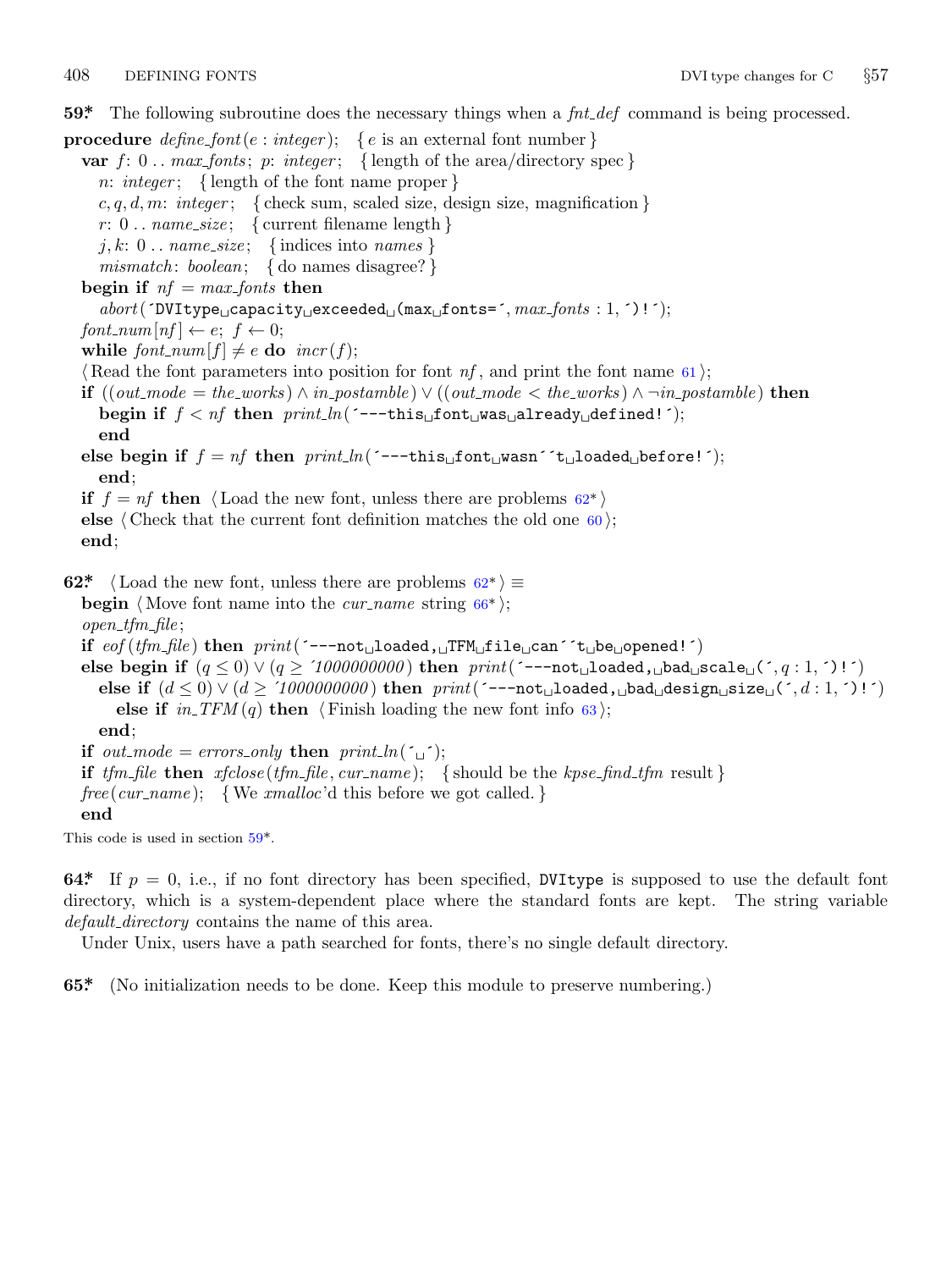<span id="page-8-0"></span>*§*66 DVI type changes for C DEFINING FONTS 409

**66\*** The string *cur name* is supposed to be set to the external name of the TFM file for the current font. We do not impose a maximum limit here. It's too bad there is a limit on the total length of all filenames, but it doesn't seem worth reprogramming all that.

 $\textbf{define}$   $name\_start \equiv font\_name[nf]$ **define**  $name\_end \equiv font\_name[nf + 1]$ 

*⟨* Move font name into the *cur name* string 66\* *⟩ ≡*

 $r \leftarrow name\_end - name\_start$  $r \leftarrow name\_end - name\_start$  $r \leftarrow name\_end - name\_start$ ;  $cur\_name \leftarrow smalloc\_array(char, r)$ ; *{ strncpy* might be faster, but it's probably a good idea to keep the *xchr* translation. *}* **for**  $k \leftarrow name\_start$  **to**  $name\_end$  **do** 

**begin**  $cur\_name[k - name\_start] \leftarrow xchr[names[k]];$ **end**;

 $cur_name[r] \leftarrow 0;$  {Append null byte for C. *}* 

This code is used in section 62\*.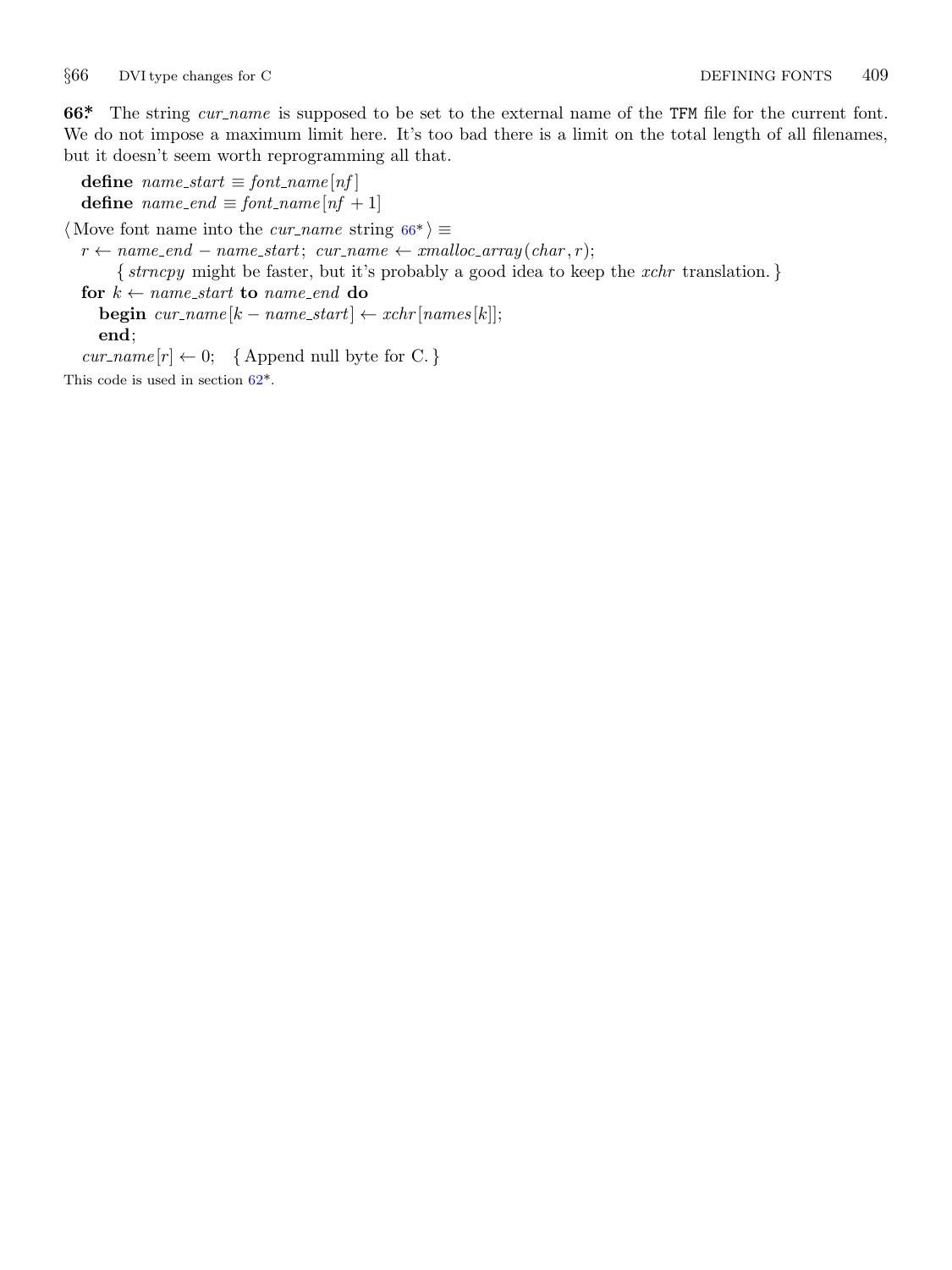<span id="page-9-0"></span>**75\*.** Before we get into the details of *do page* , it is convenient to consider a simpler routine that computes the first parameter of each opcode.

 $\text{define } four\_cases$  (#)  $\equiv$  #, # + 1, # + 2, # + 3  $\text{define } eight\_cases (\#) \equiv four\_cases (\#), four\_cases (\# + 4)$ **define**  $\textit{six}$  *cases* (#)  $\equiv \textit{eight}\textit{cases}$  (#),  $\textit{eight}\textit{cases}$  (#+8) **define**  $thirty\_two\_cases$  (#)  $\equiv$   $sixteen\_cases$  (#),  $sixteen\_cases$  (#+16)  $\text{define } sixty\_four\_cases (\#) \equiv thirty\_two\_cases (\#), thirty\_two\_cases (\# + 32)$ 

**function** *first par* (*o* : *eight bits* ): *integer* ;

# **begin case** *o* **of**

 $sixty\_four\_cases(set\_char\_0), sixty\_four\_cases(set\_char\_0 + 64):$  first\_par  $\leftarrow$  o - set\_char\_0;  $set1, put1, fnt1, xxx1, fnt\_def1: first\_par \leftarrow get\_byte;$  $set1 + 1, put1 + 1, fnt1 + 1, xxx1 + 1, fnt\_def1 + 1$ :  $first\_par \leftarrow get\_two\_bytes;$  $set1 + 2, put1 + 2, fnt1 + 2, xxx1 + 2, fnt\_def1 + 2$ :  $first\_par \leftarrow get\_three\_bytes;$  $right1, wt, x1, down1, y1, z1$ ;  $first\_par \leftarrow signed\_byte;$  $right1 + 1, w1 + 1, x1 + 1, down1 + 1, y1 + 1, z1 + 1$ :  $first\_par \leftarrow signed\_pair$ ;  $right1 + 2, w1 + 2, x1 + 2, down1 + 2, y1 + 2, z1 + 2$ :  $first\_par \leftarrow signed\_trio;$  $set1 + 3, set_{rule}$ ,  $put1 + 3, put_{rule}$ ,  $right1 + 3, wt_{rule}$ ,  $right1 + 3, wt_{1} + 3, out_{1} + 3, out_{1} + 3, out_{1} + 3, out_{1} + 3, out_{1} + 3, out_{1} + 3, out_{1} + 3, out_{1} + 3, out_{1} + 3, out_{1} + 3, out_{1} + 3, out_{1} + 3, out_{1} + 3, out_{1} + 3, out_{1} + 3, out_{1} + 3, out_{1} + 3, out_{1} + 3, out_{1} + 3, out_{1} + 3, out_{1}$  $xxx1 + 3, fnt\_def1 + 3$ :  $first\_par \leftarrow signed\_quad;$ nop, bop, eop, push, pop, pre, post, post\_post, undefined\_commands: first\_par  $\leftarrow 0$ ;  $w0:$  *first\_par*  $\leftarrow w$ ;  $x0:$  *first\_par*  $\leftarrow x$ ;  $y0:$  *first\_par*  $\leftarrow$  *y*;  $z0$ : *first\_par*  $\leftarrow$  *z*;  $sixty\_four\_cases (fnt\_num\_0):$   $first\_par \leftarrow o - fnt\_num\_0;$ **othercases** *abort*(´internal␣error´); **endcases**; **end**;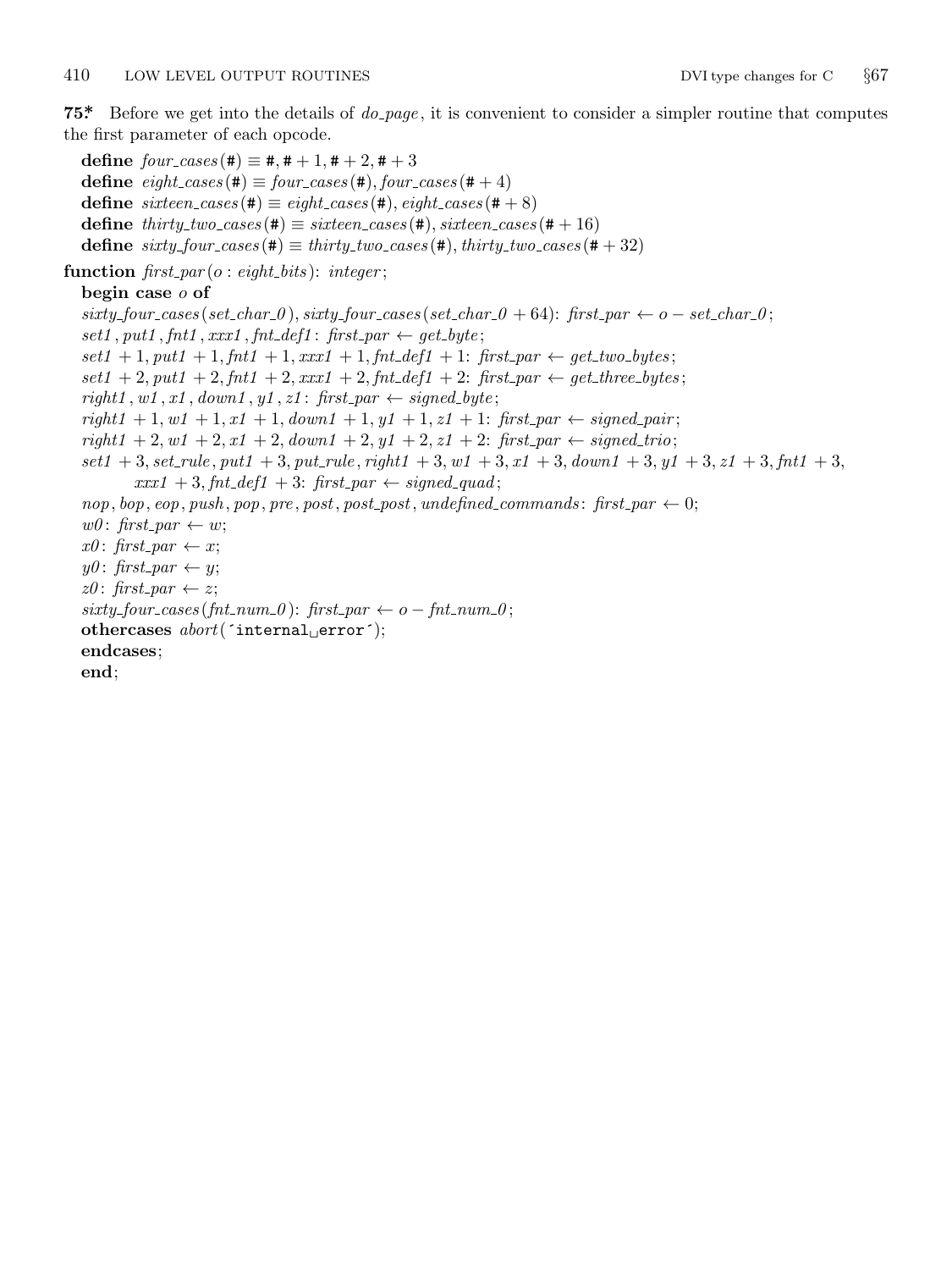<span id="page-10-0"></span>

**80\*.** Commands are broken down into "major" and "minor" categories: A major command is always shown in full, while a minor one is put into the buffer in abbreviated form. Minor commands, which account for the bulk of most DVI files, involve horizontal spacing and the typesetting of characters in a line; these are shown in full only if  $out$ <sub>*mode*  $\ge$  *verbose*.</sub>

**define**  $show(\#) \equiv$ **begin**  $\text{fusion}$   $\text{fush}\text{-}text; showing} \leftarrow \text{true}; \text{print}(a:1,^; \cdot, \cdot,^*)$ ; **if** *show opcodes*  $\land$  (*o* ≥ 128) **then**  $print(\neg$  {  $\neg$  {  $\land$  *, o* : 1,  $\land$  }); **end define**  $major(#) ≡$ **if**  $out$ *mode*  $>$  *errors only* **then**  $show(\#)$  $\text{define } minor(\texttt{\#}) \equiv$ **if**  $out$ *mode*  $>$  *terse* **then begin**  $showing \leftarrow true; print(a:1, : \lceil \cdot \rceil, \lceil \cdot \rceil)$ ; **if** *show opcodes ∧* (*o ≥* 128) **then** *print*(´␣{´*, o* : 1*,* ´}´); **end**  $\text{define } error(\texttt{\#}) \equiv$ **if**  $\neg showing$  **then**  $show(\#)$ **else**  $print(\ulcorner \_ \cdot, \#)$ *⟨* Translate the next command in the DVI file; **goto** 9999 with *do page* = *true* if it was *eop*; **goto** 9998 if

premature termination is needed 80\* *⟩ ≡* **begin**  $a \leftarrow cur\_loc$ ; *showing*  $\leftarrow false$ ;  $o \leftarrow get\_byte$ ;  $p \leftarrow first\_par(o)$ ;

**if** *eof* (*dvi file* ) **then** *bad dvi*(´the␣file␣ended␣prematurely´);

*⟨* Start translation of command *o* and **goto** the appropriate label to finish the job 81 *⟩*;

*fin set*: *⟨* Finish a command that either sets or puts a character, then **goto** *move right* or *done* 89 *⟩*;

*fin\_rule*:  $\langle$  Finish a command that either sets or puts a rule, then **goto** *move\_right* or *done* 90 $\rangle$ ;

*move\_right*:  $\langle$  Finish a command that sets  $h \leftarrow h + q$ , then **goto** *done* 91);

*show\_state*:  $\langle$  Show the values of *ss*, *h*, *v*, *w*, *x*, *y*, *z*, *hh*, and *vv*; then **goto** *done* 93);

*done*: **if** *showing* **then**  $print\_ln(\tilde{\theta})$ ;

### **end**

This code is used in section 79.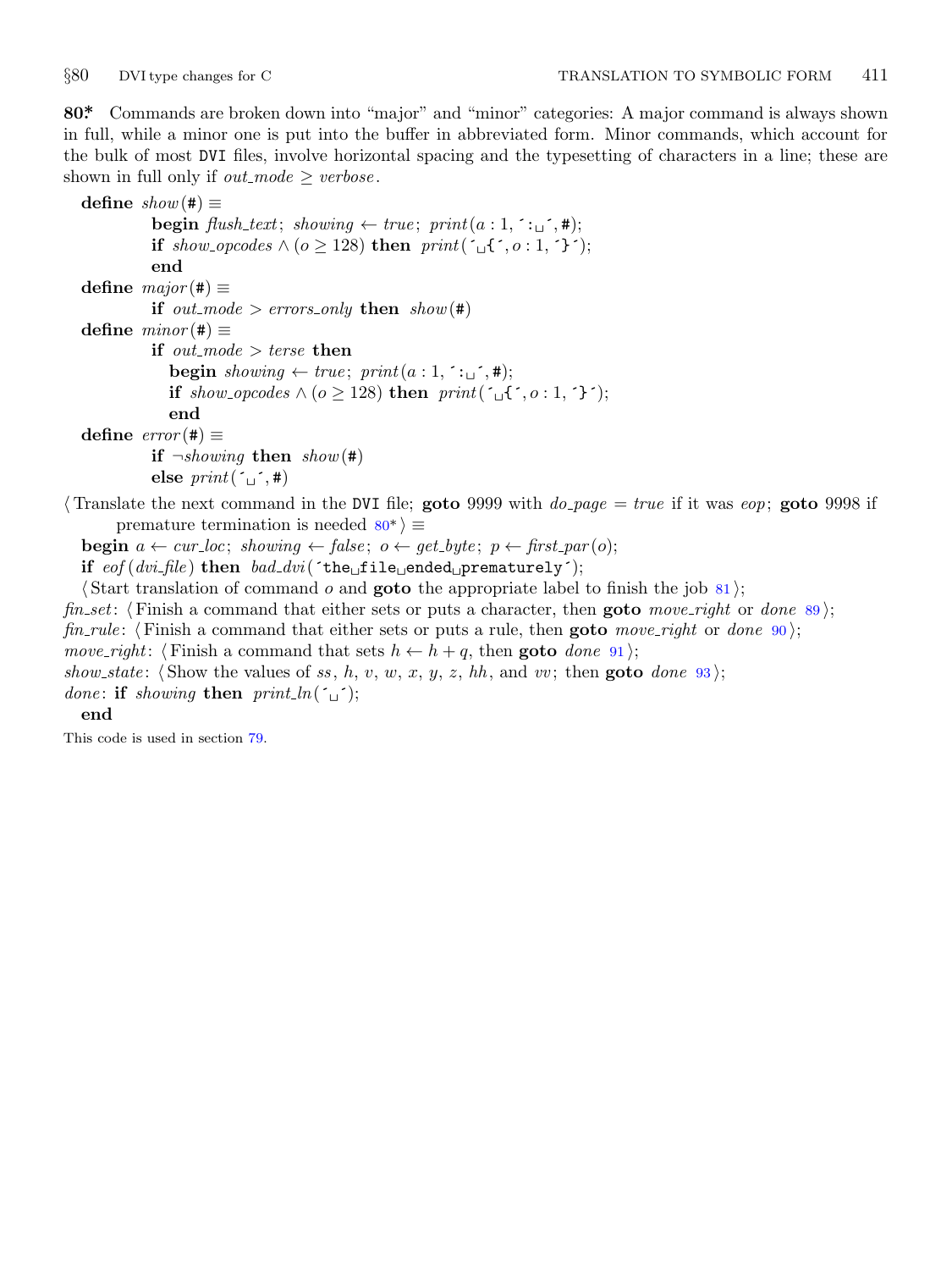<span id="page-11-0"></span>

**99\*.** The *scan bop* procedure reads DVI commands following the preamble or following *eop*, until finding either *bop* or the postamble.

*⟨* Declare the procedure called *scan bop* 99\* *⟩ ≡* **procedure** *scan bop*; **var** *k*: 0 *. .* 255; *{* command code *}* **begin repeat if** *eof* (*dvi file* ) **then** *bad dvi*(´the␣file␣ended␣prematurely´);  $k \leftarrow get\_byte;$ **if**  $(k \geq fnt\_def1)$  ∧  $(k < fnt\_def1 + 4)$  **then begin**  $\text{define\_font}(\text{first\_par}(k));$ **if** *out\_mode*  $\neq$  *errors\_only* **then**  $print\_ln(\uparrow \right)$ ;  $k \leftarrow nop;$ **end**; **until**  $k \neq nop$ ; **if**  $k = post$  **then**  $in\_postample \leftarrow true$ **else begin if**  $k ≠$  *bop* **then**  $bad\_dvi('byte<sub>□</sub>'', *cur\_loc − 1 : 1, \lceil _□is□not□bop' \rceil*;$  $new\_backpointer \leftarrow cur\_loc - 1; incr(page\_count);$ **for**  $k \leftarrow 0$  **to** 9 **do** *count*[ $k$ ]  $\leftarrow$  *signed\_quad*; **if** *signed\_quad*  $\neq$  *old\_backpointer* **then** *print ln*(´backpointer␣in␣byte␣´*, cur loc −* 4 : 1*,* ´␣should␣be␣´*, old backpointer* : 1*,* ´!´);  $old\_backpointer \leftarrow new\_backpointer$ ; **end**; **end**;

This code is used in section 95.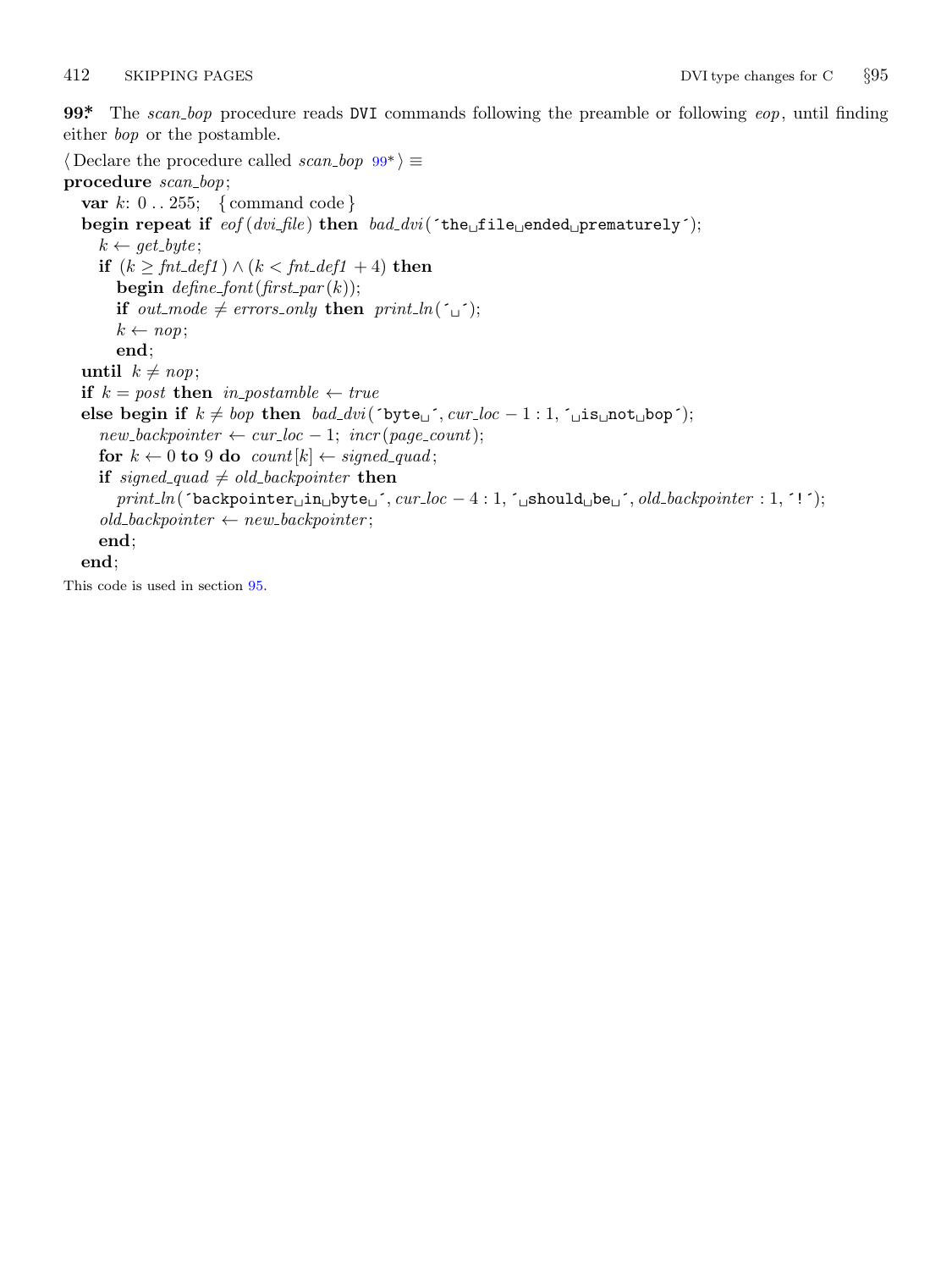<span id="page-12-0"></span>

**107\*. The main program.** Now we are ready to put it all together. This is where DVItype starts, and where it ends.

**begin** *initialize* ; *{* get all variables initialized *} ⟨*Print all the selected options 56\* *⟩*; *⟨*Process the preamble 109 *⟩*; **if**  $out$ *mode* = *thexworks* **then** {  $random$ *reading* = *true* } **begin**  $\langle$  Find the postamble, working back from the end 100 $\rangle$ ;  $in\_postample \leftarrow true; read\_postample; in\_postample \leftarrow false;$ *⟨* Count the pages and move to the starting page 102 *⟩*; **end**; *skip pages* (*false* ); **if**  $\neg$ *in\_postamble* **then**  $\langle$  Translate up to *max\_pages* pages 111 $\rangle$ ; **if**  $out$ *mode*  $\lt$  *theworks* **then begin if**  $\neg in\_{postample}$  **then**  $skip\_{p>page{s}$  (*true*); **if** *signed\_quad*  $\neq$  *old\_backpointer* **then** *print ln*(´backpointer␣in␣byte␣´*, cur loc −* 4 : 1*,* ´␣should␣be␣´*, old backpointer* : 1*,* ´!´); *read postamble* ; **end**; **end**.

**110\*.** The conversion factor *conv* is figured as follows: There are exactly *n/d* decimicrons per DVI unit, and 254000 decimicrons per inch, and *resolution* pixels per inch. Then we have to adjust this by the stated amount of magnification.

*⟨* Compute the conversion factors 110\* *⟩ ≡*  $numerator \leftarrow signed\_quad;$  *denominator*  $\leftarrow signed\_quad;$ **if**  $numerator \leq 0$  **then**  $bad\_divi('numerator \sqcup is \sqcup', numerator : 1);$ **if**  $denominator \leq 0$  **then**  $bad\_div$  ( $\check{\text{denominator}}$ **is**<sub> $\cup$ </sub><sup> $\check{\text{denominator}}$ </sup>); *print ln*(´numerator/denominator=´*, numerator* : 1*,* ´/´*, denominator* : 1);  $t$ *fm*\_conv  $\leftarrow$  (25400000*.0*/*numerator*)  $\ast$  (*denominator* /473628672)/16*.*0;  $conv \leftarrow$  (*numerator* /254000*.*0)  $\ast$  (*resolution* /*denominator*); *mag*  $\leftarrow$  *signed\_quad*; **if**  $new$ *mag*  $> 0$  **then**  $mag \leftarrow new$ *mag* **else if**  $mag \leq 0$  **then**  $bad\_divi$  ('magnification $\text{Li} \text{s}_\text{L}$ '*, mag* : 1);  $true_{conv} \leftarrow conv; conv \leftarrow true_{conv} * (mag/1000.0); print('magnification=', mag: 1, '};...';$ *print real*(*conv ,* 16*,* 8); *print ln*(´␣pixels␣per␣DVI␣unit´) This code is used in section 109.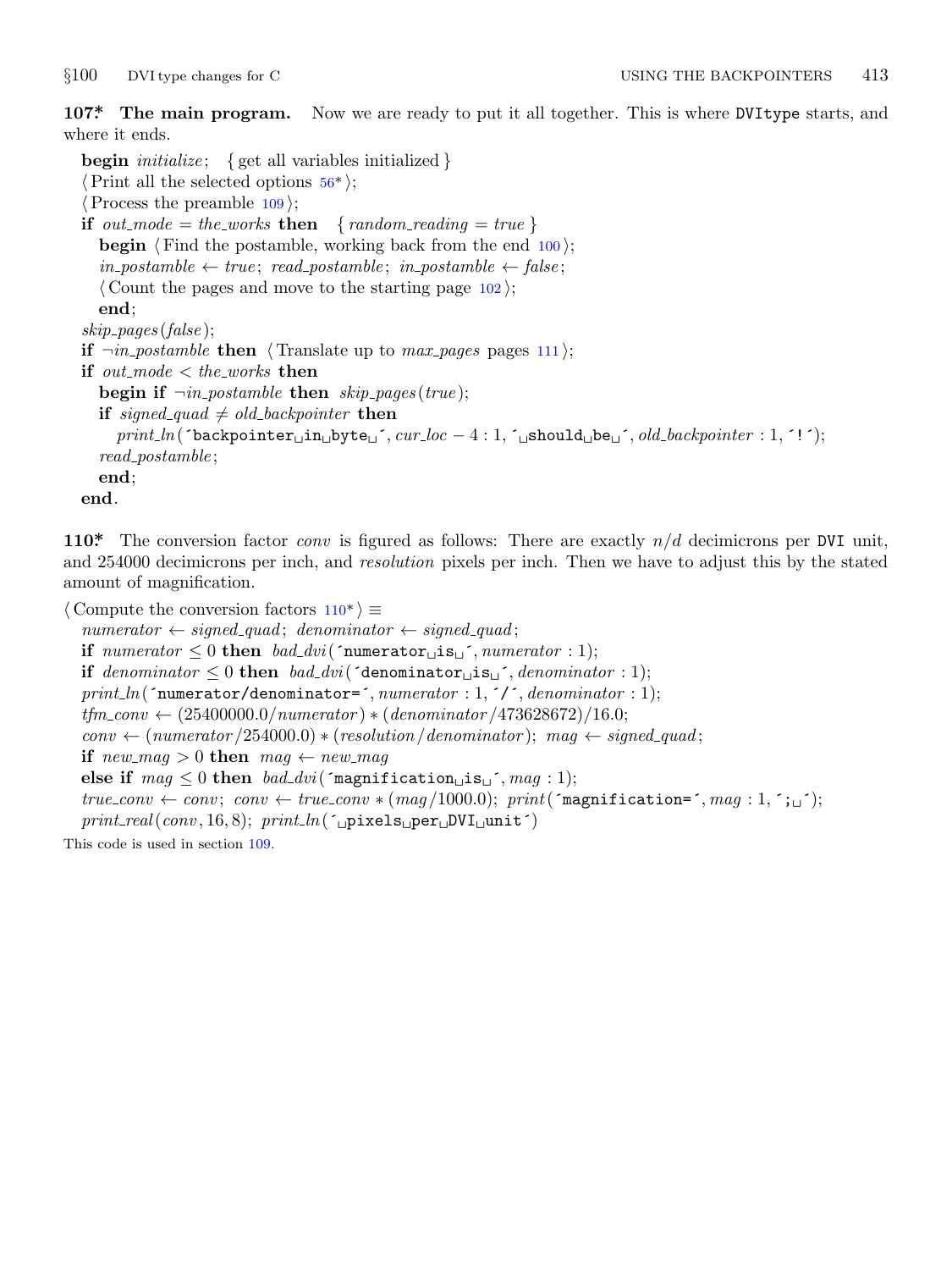## <span id="page-13-0"></span>414 SYSTEM-DEPENDENT CHANGES DVI type changes for C *§*112

```
112*. System-dependent changes. Parse a Unix-style command line.
  define argument_is(\textbf{\#}) \equiv (stromp(long-options[option_index].name, \textbf{\#}) = 0)⟨ Define parse arguments 112* ⟩ ≡
procedure parse arguments ;
  const n\_options = 8; {Pascal won't count array lengths for us.}
  var long options : array [0 . . n options ] of getopt struct;
    getopt_return_val: integer; option_index: c.int_type; current\_option: 0... n\_options; end_number \uparrow char;{ for page−start }
  begin ⟨ Define the option table 113* ⟩;
  repeat getopt_return_val \leftarrow getopt_long_only(argc, argv, '', long_options, address_of(option_index));
    if qetopt\_return\_val = -1 then
       begin do nothing ; {End of arguments; we exit the loop below. }
       end
    else if \text{getopt-return\_val} = "?" then
         begin usage (my name );
         end
       else if argument is (´help´) then
           begin usage help(DVITYPE HELP, nil);
           end
         else if argument is (´version´) then
              begin print version and exit(banner , nil, ´D.E.␣Knuth´, nil);
              end
           else if argument is (´output−level´) then
                begin if (\text{optarg}[0] < 0) \lor (\text{optarg}[0] > 4') \lor (\text{optarg}[1] \neq 0) then
                   begin write ln(stderr , ´Value␣for␣−−output−level␣must␣be␣>=␣0␣and␣<=␣4.´);
                   uexit(1);
                  end;
                outmode \leftarrow optarg[0] - 0;
                end
              else if argument is (´page−start´) then
                  begin ⟨ Determine the desired start count values from optarg 117* ⟩;
                  end
                else if argument is (´max−pages´) then
                     begin max\_pages \leftarrow atou(optarg);end
                   else if argument is (´dpi´) then
                       begin \text{resolution} \leftarrow \text{atof}(\text{optarg});
                       end
                     else if argument is (´magnification´) then
                          begin new\_mag \leftarrow about(optarg);end; {Else it was a flag; getopt has already done the assignment. }
  until al = -1; {Now optind is the index of first non-option on the command line.}
  if (\text{optind} + 1 \neq \text{argc}) then
    begin write ln(stderr , my name , ´:␣Need␣exactly␣one␣file␣argument.´); usage (my name );
    end;
  div_name \leftarrow extend\_filename(cmdline(optind), 'dvi');end;
This code is used in section 3*.
```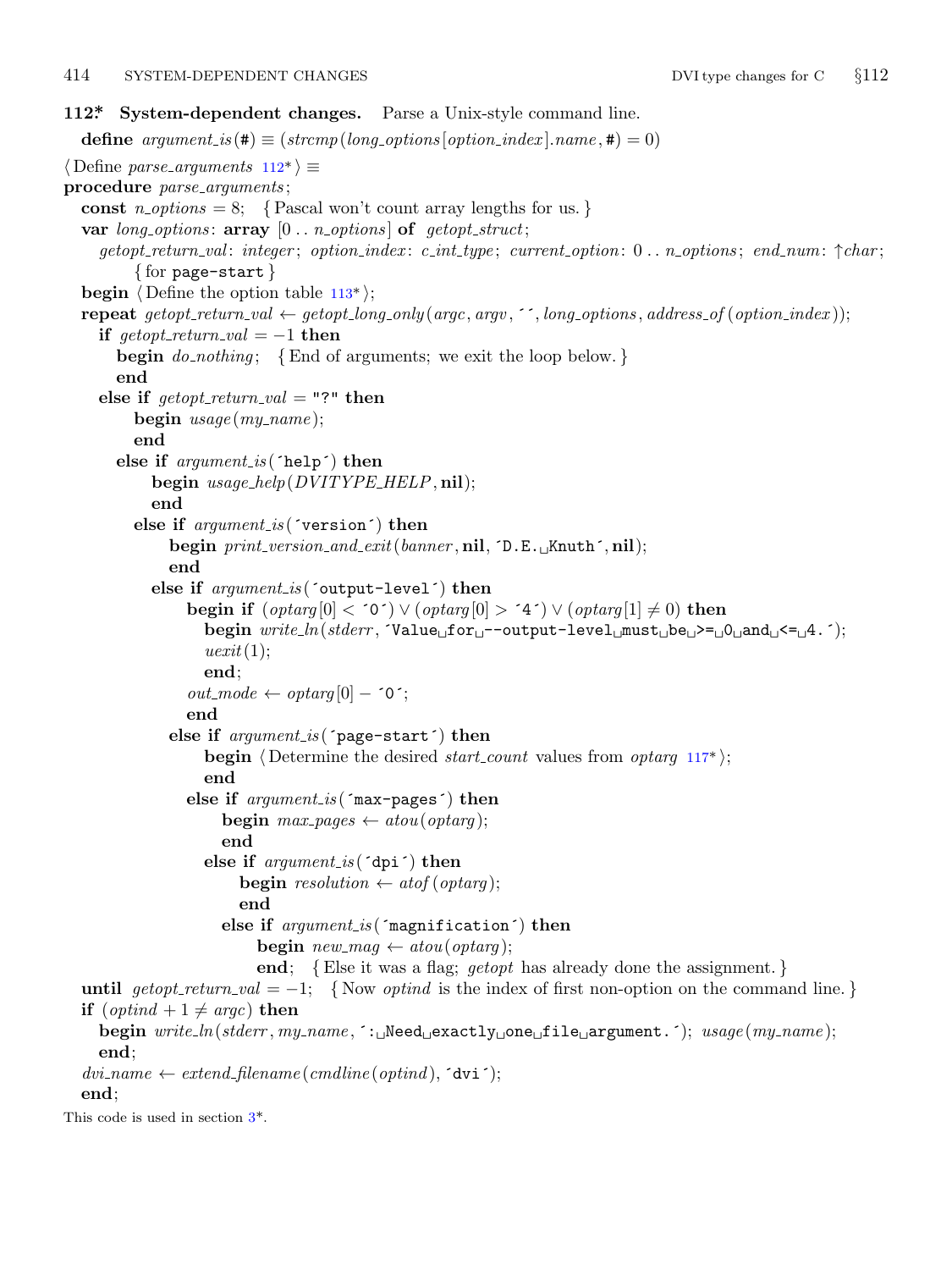<span id="page-14-0"></span>

**113\*.** Here are the opt[ions](#page-13-0) [we a](#page-15-0)ll[ow.](#page-15-0) [The](#page-15-0) fi[rst](#page-15-0) is one [of](#page-15-0) the standard GNU options.

*⟨* Define the option table 113\* *⟩ ≡*  $current\_option \leftarrow 0; long\_options[current\_option].name \leftarrow 'help';$  $long\_options[current\_option].has\_arg \leftarrow 0; long\_options[current\_option].flag \leftarrow 0;$  $long\_\textit{options}$  [*current\_option*]*.val*  $\leftarrow$  0; *incr* (*current\_option*); See also sections 114\*, 115\*, 116\*, 118\*, 119\*, 120\*, 121\*, and 123\*.

This code is used in section 112\*.

**114\*.** Another of the standard options.

*⟨* Define the option table 113\* *⟩* +*≡*  $long\_options[current\_option].name \leftarrow 'version'; long\_options[current\_option].has\_arg \leftarrow 0;$  $long\_options$  [*current\_option*]*.flag*  $\leftarrow 0$ ; *long\_options* [*current\_option*]*.val*  $\leftarrow 0$ ; *incr* (*current\_option*);

**115\*.** How verbose to be.

*⟨* Define the option table 113\* *⟩* +*≡ long options* [*current option*]*.name ←* ´output−level´; *long options* [*current option*]*.has arg ←* 1;  $long\_options$  [ $current\_option$ ]*.* $flag \leftarrow 0$ ;  $long\_options$  [ $current\_option$ ]*.val*  $\leftarrow 0$ ;  $incr$  ( $current\_option$ );  $out$ <sub>*mode*  $\leftarrow$  *the*\_*works*; { default }</sub>

**116\*.** What page to start at.

*⟨* Define the option table 113\* *⟩* +*≡*  $long\_options[current\_option].name ← 'page-start';$   $long\_options[current\_option].has\_arg ← 1;$  $long\_{optim}$  [*current\_option*]*.flag*  $\leftarrow 0$ ; *long\_options* [*current\_option*]*.val*  $\leftarrow 0$ ; *incr* (*current\_option*);

**117\*.** Parsing the starting page specification is a bit complicated.

```
⟨ Determine the desired start count values from optarg 117* ⟩ ≡
  k \leftarrow 0; { which \count register we're on }
  m \leftarrow 0; { position in optarg }
  while optarg [m] do
    begin if optarg[m] = "*" then
       begin start\_there[k] \leftarrow false; incr(m);end
    else if optarg[m] = "." then
         begin incr (k);
         if k ≥ 10 then
           begin write ln(stderr , my name , ´:␣More␣than␣ten␣count␣registers␣specified.´);
            uexit(1);
           end;
         incr (m);
         end
       else begin start\_count[k] \leftarrow strtol(optarg + m, address_of(end_number, 10);if end\_num = optarg + m then
           begin write ln(stderr , my name , ´:␣−page−start␣values␣must␣be␣numeric␣or␣*.´);
            uexit(1);
           end;
         start\_there[k] \leftarrow true; m \leftarrow m + end\_num - (optarg + m);end;
    end;
  start\_vals \leftarrow k;
This code is used in section 112*.
```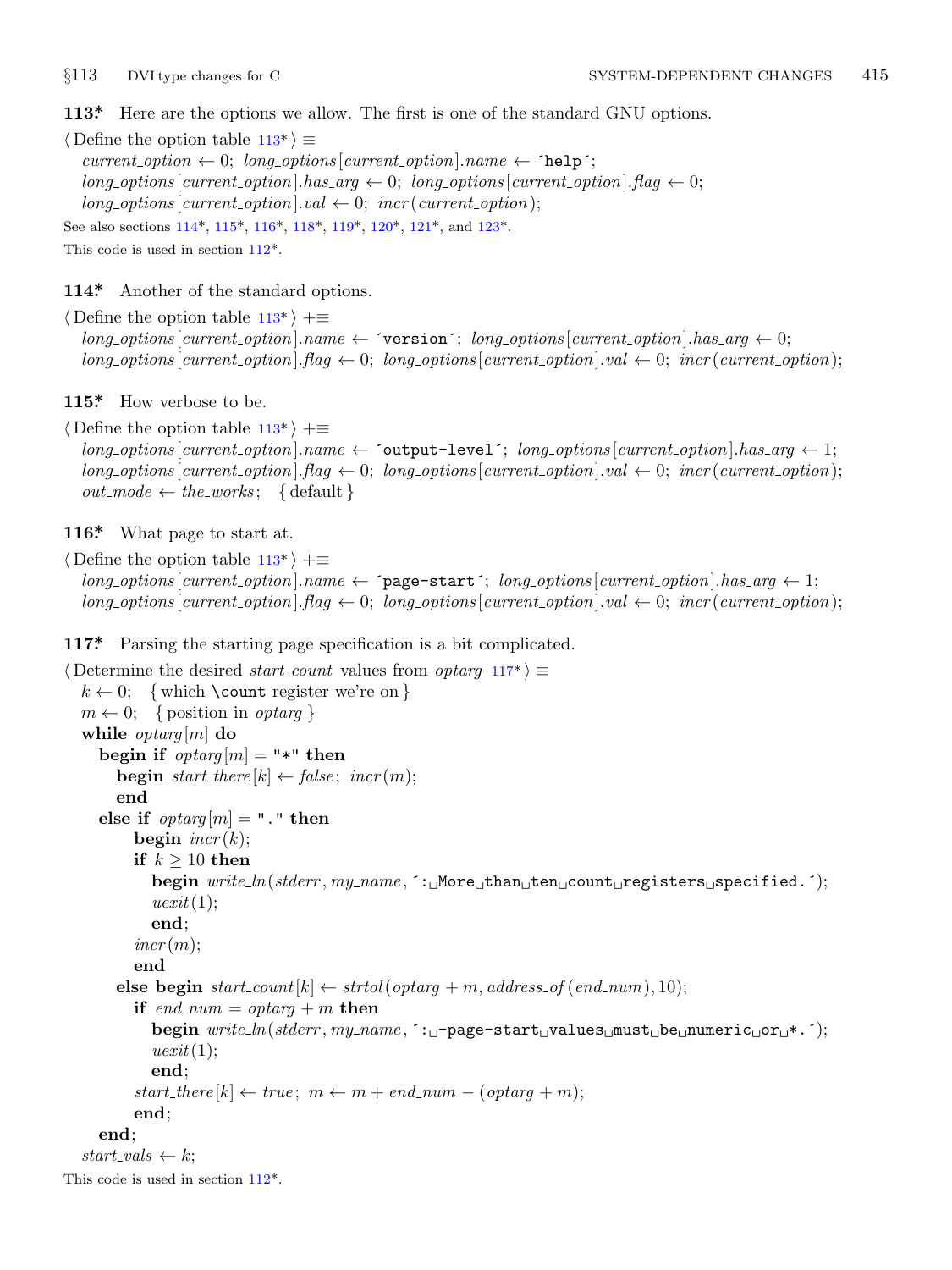<span id="page-15-0"></span>**118\*.** How many pages to do.

*⟨* Define the option table [113](#page-14-0)\* *⟩* +*≡*  $long\_options$  [*current\_option*]*.name*  $\leftarrow$   $\text{{}^{\frown}max-pages'$ ; *long\_options* [*current\_option*]*.has\_arg*  $\leftarrow$  1;  $long\_{optim}$  [*current\_option*]*.flag*  $\leftarrow 0$ ; *long\_options* [*current\_option*]*.val*  $\leftarrow 0$ ; *incr* (*current\_option*);  $max$ -pages  $\leftarrow$  1000000; { default }

**119\*.** Resolution, in pixels per inch.

*⟨* Define the option table [113](#page-14-0)\* *⟩* +*≡*  $long-options[current\_option].name \leftarrow \text{`dpi'}; long\_options[current\_option].has\_arg \leftarrow 1;$  $long\_options$  [current\_option].  $flag \leftarrow 0$ ;  $long\_options$  [current\_option].  $val \leftarrow 0$ ;  $incr$  (current\_option);  $resolution \leftarrow 300.0; \{ default \}$ 

**120\*.** Magnification to apply.

*⟨* Define the option table [113](#page-14-0)\* *⟩* +*≡*

 $long\_options$  [*current\_option*]*.name*  $\leftarrow$   ${``magnitude''}$ ;  $long\_options$  [*current\_option*]*.has\_arg*  $\leftarrow$  1;  $long\_options$  [*current\_option*]*.flag*  $\leftarrow 0$ ; *long\_options* [*current\_option*]*.val*  $\leftarrow 0$ ; *incr* (*current\_option*);  $new_m aq \leftarrow 0$ ; { default is to keep the old one }

121\* Whether to show numeric opcodes.

*⟨* Define the option table 113\* *⟩* +*≡*  $long-options[current\_option].name \leftarrow$  `show-opcodes`;  $long\_options[current\_option].has\_arg \leftarrow 0;$  $long-options[current-option]$ . flag  $\leftarrow$  address\_of (show\_opcodes); long\_options[current\_option].val  $\leftarrow$  1; *incr* (*current option*);

**122\***  $\langle$  Globals in the outer block 10  $\rangle$  + $\equiv$ *show opcodes* : *c int type* ;

**123\*.** An element with all zeros always ends the list.

*⟨* Define the option table 113\* *⟩* +*≡*  $long-options$  [*current\_option*]*.name*  $\leftarrow 0$ ; *long\_options* [*current\_option*]*.has\_arg*  $\leftarrow 0$ ;  $long\_options[current\_option]$ *.*  $flag \leftarrow 0$ ;  $long\_options[current\_option]$ *.*  $val \leftarrow 0$ ;

**124\*.** Global filenames.

*⟨* Globals in the outer block 10 *⟩* +*≡ dvi name* : *const c string* ;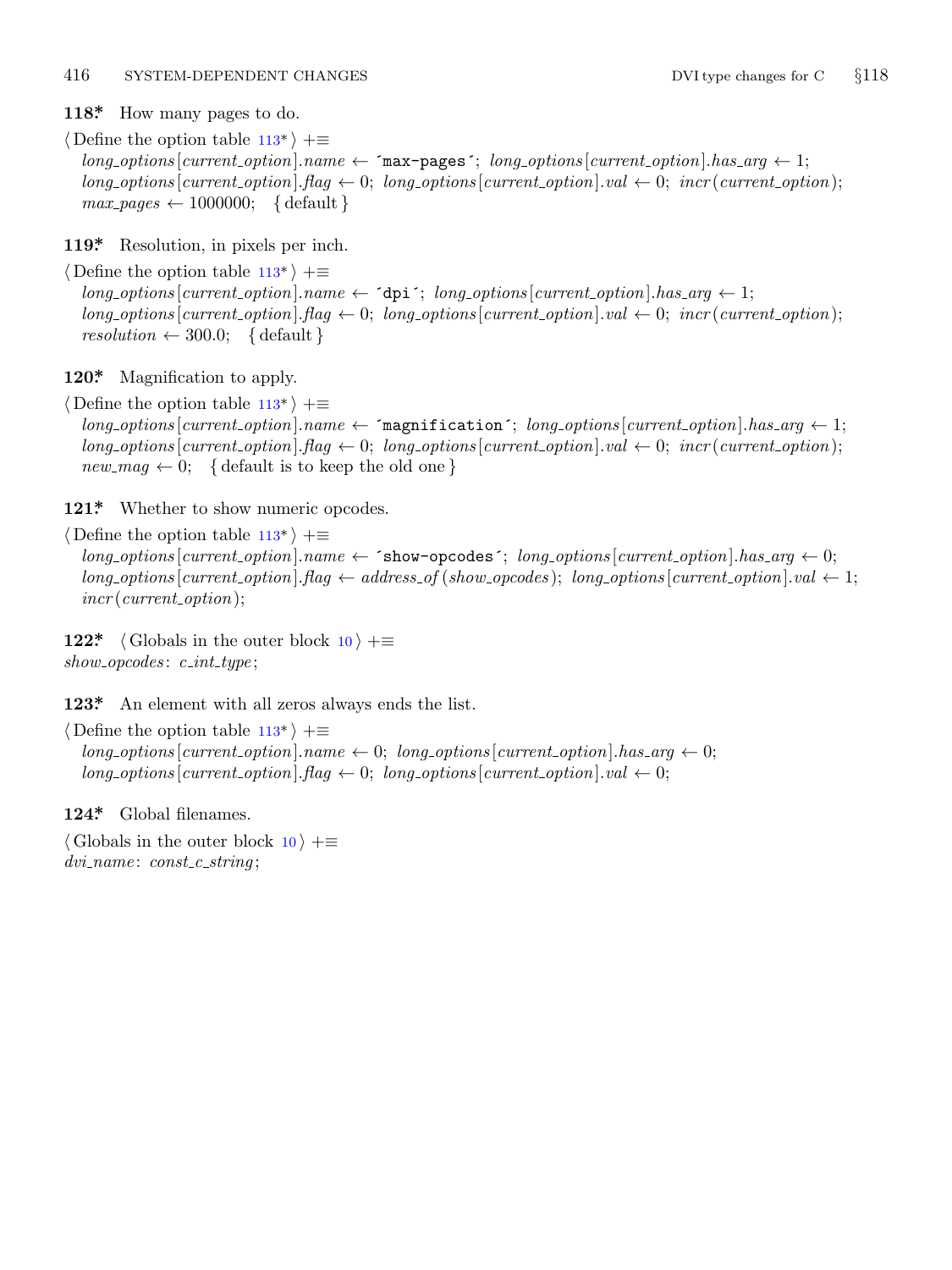<span id="page-16-0"></span> $§125$ DVI type changes for C

125\* Index. Pointers to error messages appear here together with the section numbers where each identifier is used.

The following sections were changed by the change file: 1, 3, 4, 5, 7, 8, 9, 23, 24, 28, 42, 43, 45, 47, 48, 49, 50, 51, 52, 53, 54, 55, 56, 59, 62, 64, 65, 66, 75, 80, 99, 107, 110, 112, 113, 114, 115, 116, 117, 118, 119, 120, 121, 122, 123, 124, 125.

-dpi:  $119^{\ast}$  $-$ help:  $113*$  $-$ magnification:  $120*$  $-max-pages: 118*$ -output-level:  $115^*$ -page-start:  $116*$  $-$ show-opcodes:  $121*$ -version:  $114^*$  $a: \frac{27}{7}, \frac{79}{82}$ abort:  $7, 59, 61, 75, 102$ .  $abs: 63, 73, 85, 91, 92.$  $address\_of: 112, 117, 121$ *after\_pre*: <u>101</u>, 102, 109. all  $223s: 100.$ alpha: 34, 37, 38. argc:  $112^*$  $argument_is: 112*$ *argv*:  $3^{*}$  112<sup>\*</sup> arithmetic overflow...:  $91, 92$ .  $ASCII_code: \frac{8}{3}, 9, 10, 30, 67, 70.$ atof:  $112^*$ atou:  $112^*$  $b: 27.$ backpointer...should be p:  $99^*107^*$ bad design size:  $62*$ Bad DVI file: 7\* bad postamble pointer:  $105$ . bad scale:  $62^*$  $bad\_char: 82, 87.$ bad\_dvi:  $\frac{7!}{5!}80;96,99;100,102,105,109,110;111.$ banner:  $1, 3, 112$ \* *beta*:  $34, 37, 38$ . beware: check sums do not agree:  $63$ . beware: design sizes do not agree:  $63$ . boolean:  $34, 42, 44, 57, 59, 78, 79, 82, 95, 97.$  $bop:$  13, 15, 16, 18, 19, 41, 71, 75, 83, 95, 96, 97, 99, 101, 102. bop occurred before eop:  $83.$  $bop\_seen$ : 95.  $break: 46.$ Breitenlohner, Peter: 1\* buffer:  $47^*$ byte n is not bop:  $99^*102$ . byte n is not post:  $100$ . byte n is not postpost:  $106$ . byte file:  $21, 22$ .  $b0: \quad 25, \ 26, \ 35, \ 36, \ 37.$  $b1: 25, 26, 35, 37.$ 

 $b2: 25, 26, 35, 37.$  $b3: \quad 25, \quad 26, \quad 35, \quad 37.$  $c: \frac{27}{59}$  $c\_int\_type: 112^*122^*$ *change\_font:*  $77, 82, 86$ . *char*:  $9, 23, 24, 66, 112$  $char\_pixel\_width:$  39, 89.  $char\_width: 30, 39, 89.$  $char_width\_end$ : 30, 39. character  $c$  invalid...: 89. check sum: 18. check sum doesn't match:  $60$ . check sums do not agree: 63. Chinese characters: 15, 89. *chr*:  $9*10$ , 12.  $cmdline: 112*$  $const_c\_string: 124*$ *conv*: 39, 40, 61, 63, 76, 110\* *count*:  $42^*$ ,  $44$ ,  $99^*$ ,  $102$ ,  $111$ .  $cur_font: 77, 78, 79, 84, 85, 89, 94.$ cur\_loc:  $23, \frac{24}{1}, 27, 28, 80, 96, 99, 103, 105,$  $106, 107$ <sup>\*</sup>  $109, 111$ . cur\_name:  $23, 24, 62, 66$  $cur_pos: 28^*$ current\_option: 112, 113, 114, 115, 116, 118, 119\* 120\* 121\* 123\* d:  $27, 59^*$  $decr: 6, 83, 96, 100, 109, 111.$ deeper than claimed...:  $83$ .  $default\_directory: 64*$ define\_font:  $\frac{59}{500}$ , 86, 96, 99, 106. den:  $15, 17, 19$ . denominator:  $39, 103, 110^*$ denominator doesn't match: 103. denominator is wrong:  $110^*$ design size doesn't match: 60. design sizes do not agree: 63. *do\_nothing*:  $6, 96, 112$ <sup>\*</sup>  $do\_{page:}\quad 71, 75, 77, 78, 79, 81, 83, 95, 111.$ done:  $4^{\ast}$  79, 80 $^{\ast}$  81, 82, 83, 86, 87, 89, 90, 91, 92, 93, 94, 111.  $down\_the\_drain:$  95, 96. down1: 15,  $16$ , 75, 85.  $down2: 15.$  $down3: 15.$  $down4: 15.$ DVI files:  $13$ . dvi\_file:  $3, 22, 23, 24, 27, 28, 80, 96, 99, 105.$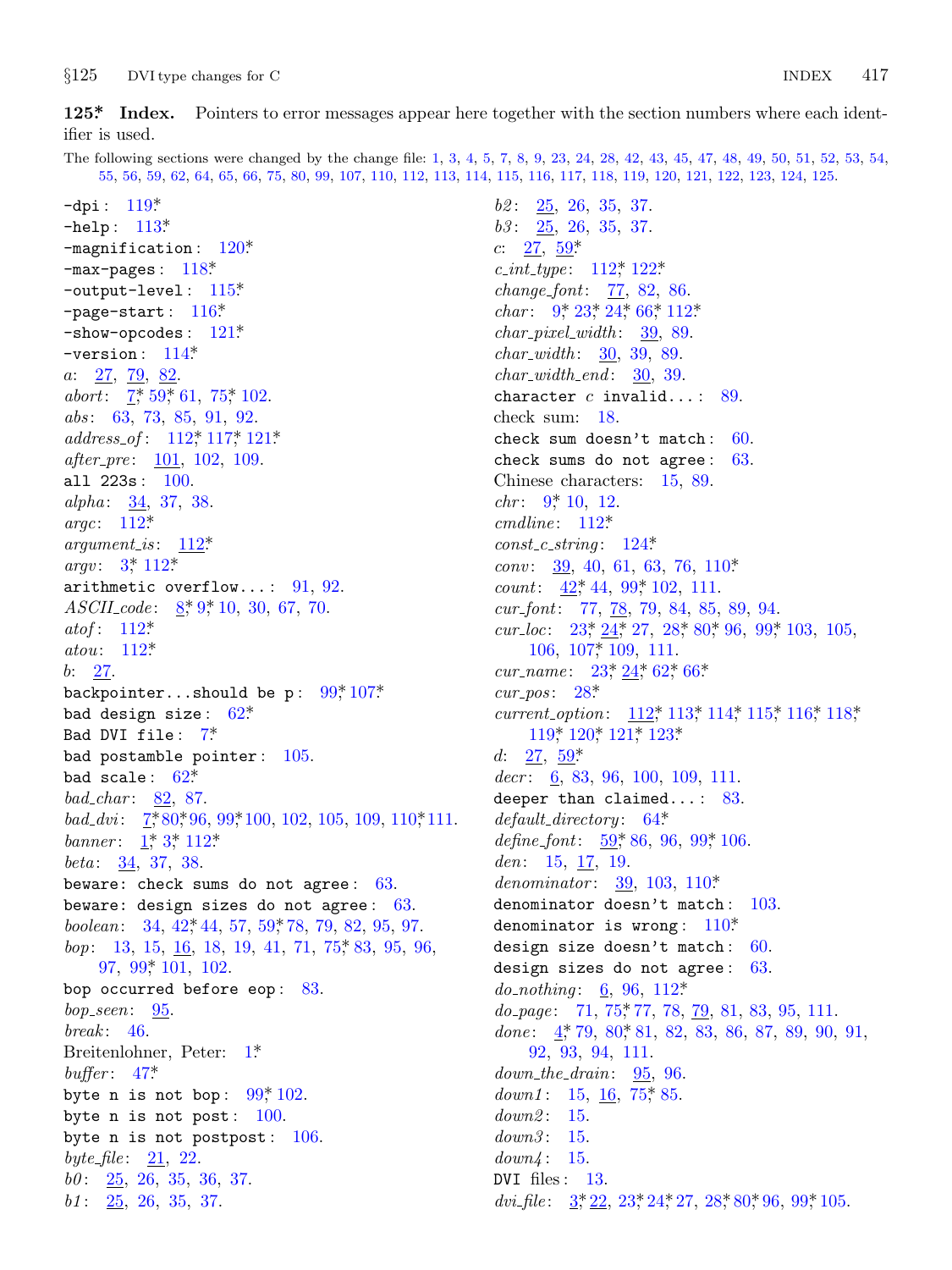418 **INDEX** 

dvi\_length:  $28, 100$ . dvi\_name:  $23^*28^*112^*124^*$  $DVI_type: 3^*$ DVItype capacity exceeded...:  $59,61$ . DVItype needs  $larger... 35$ . DVITYPE\_HELP: 112\*  $e: 59^*$ eight\_bits:  $21, 25, 27, 75, 79, 82$ .  $eight\_cases: 75^*$  $else: 2.$ end:  $2$ . end\_num:  $112$ <sup>\*</sup>, 117<sup>\*</sup> endcases: 2.  $eof: 23, 27, 28, 35, 62, 80, 96, 99, 105.$ *eop*: 13, 15, <u>16</u>, 18, 41, 75, 83, 96, 99<sup>\*</sup> error: 80, 82, 83, 87, 89, 91, 92, 94. errors\_only:  $41, 56, 62, 69, 80, 99$ \*  $extend\_filename: 112*$  $f: \frac{32}{2}, \frac{59}{3}$  $false: 2, 20, 34, 42, 44, 58, 60, 77, 79, 80, 82,$ 87, 95, 98, 103, 107, 117\*  $fin_{\text{--}rule:}$ :  $77, 79, 80, 81.$  $\mathit{fin}\_set:$  77, 79, 80, 81, 88. First byte isn't...:  $109$ .  $first\text{-}backpointer: 100, 101, 102.$ first\_par:  $\frac{75}{5}$ , 80, 81, 96, 99, 106. first\_text\_char:  $9^*$ , 12.  $\operatorname{fix\_word}:$  37.  $Haq: 113*114*115*116*118*119*120*121*123*$  $flush\_text: 69, 70, 80*$ fnt\_def1: 15, 16, 75\* 86, 96, 99\* 106.  $fnt\_def2: 15.$  $fnt\_def3: 15.$  $\int \int f \, d\mu \, d\mu = \int f \, d\mu$ fnt\_num\_0: 15,  $16$ , 75, 86.  $fnt_number1: 15.$  $fnt_{num_63}: 15$ .  $fnt1: 15, 16, 75$ \* 86.  $fnt2: 15.$  $fnt3: 15.$  $fnt4: 15.$ font name doesn't match:  $60$ . font\_bc:  $\frac{30}{31}$ , 31, 35, 40, 89.  $font\_check\_sum: 30, 60, 61.$  $font\_design\_size: 30, 60, 61.$  $font\_ec: 30, 31, 35, 89.$ font\_name:  $30, 31, 32, 60, 61, 66*$ *font\_num:*  $\frac{30}{59}$ , 59<sup>\*</sup>, 94.  $font\_scaled\_size: 30, 60, 61.$  $font\_space: 30, 31, 63, 84, 85.$ fopen:  $23^*$ FOPEN\_RBIN\_MODE: 23\*

four\_cases: 75, 81, 82, 84, 85, 86, 96. free:  $62^*$ Fuchs, David Raymond:  $1^*$ , 13, 20. full\_name:  $23^*$  $get\_byte: \quad 27, \ 28, \ 61, \ 75, \ 80, \ 87, \ 96, \ 99, \ 100,$ 102, 105, 106, 109.  $get\_three\_bytes: \quad 27, 75^*$  $get\_two\_bytes: \quad 27, 75, 103.$  $getopt: 112*$  $qetopt\_long\_only: 112^*$  $getopt\_return\_val:$  112\*  $getopt\_struct: 112*$  $h: 72.$ has\_arg:  $113$ <sup>\*</sup>,  $114$ <sup>\*</sup>,  $115$ <sup>\*</sup>,  $116$ <sup>\*</sup>,  $118$ <sup>\*</sup>,  $119$ <sup>\*</sup>,  $120$ <sup>\*</sup>,  $121^*$  123\*  $hh:$  72, 79, 83, 84, 89, 90, 91, 93. *hhh*:  $79, 91$ . *hhstack*:  $\frac{72}{3}$ , 83. *hstack*:  $\frac{72}{3}$ , 83.  $i: 3^* 17.$ ID byte is wrong:  $100$ .  $id\_byte: 17, 100, 105, 109.$ identification...should be n:  $105, 109$ . illegal command at byte  $n: 96$ . *in\_postamble:*  $\frac{57}{56}$ , 58, 59, 95, 99, 102, 107, 111. *in\_TFM*:  $\frac{34}{37}$ , 62\*  $in\_width$ : 33, 37, 40. *incr*: 6, 27, 59, 60, 63, 70, 83, 94, 99, 102, 113, 114\* 115\* 116\* 117\* 118\* 119\* 120\* 121\* *infinity*  $91, 92$ . *initialize:*  $3 \div 107$  $input\_ln: 47^*$ *integer*:  $3, 21, 24, 27, 28, 30, 32, 33, 34, 39,$  $41, 42, 59, 72, 73, 75, 76, 78, 79, 82, 95, 97,$  $101, 103, 108, 112*$ *invalid\_font:* 30, 31, 32, 79, 89, 94. *invalid\_width*:  $30, 40, 89$ .  $j: 59^*$ Japanese characters: 15, 89.  $jump_out: \mathbf{Z}^*$ k:  $17, 32, 34, 44, 59, 69, 82, 95, 99, 103, 108.$  $kpc\_find\_tfm: 23, 62*$  $k$ pse\_set\_program\_name:  $3^*$  $last\_text\_char: 9^*12.$  $lh: 34, 35.$ *line\_length*:  $5, 67, 69, 70$ . long\_options: 112,\* 113,\* 114,\* 115,\* 116,\* 118,\* 119,\* 120\* 121\* 123\*  $m: \frac{59}{2}, \frac{103}{2}, \frac{108}{2}.$ *mag*: 15,  $\frac{17}{16}$ , 18, 19, <u>39</u>, 103, 110\* magnification doesn't match: 103. magnification is wrong:  $110*$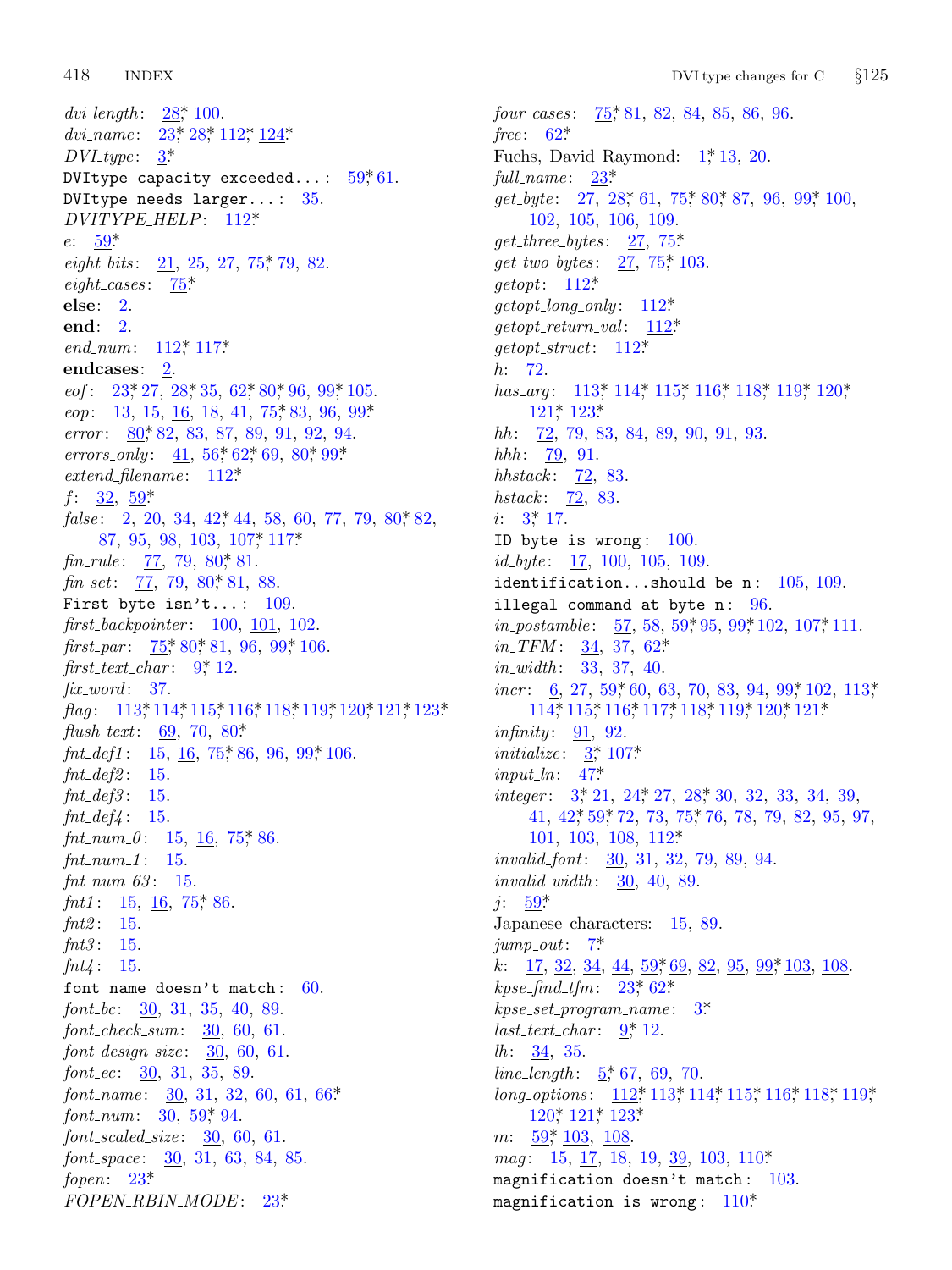major: 80, 81, 83, 85, 86, 87, 88.  $match: 44.$  $max\_drift: 91, 92.$  $max_fonts: 5, 30, 59$ *max\_h*:  $\frac{73}{73}$ , 74, 91, 103, 104.  $max\_h\_so\_far:$   $\frac{73}{74}$ , 74, 91, 104. max\_pages:  $41, 56$ , 111, 112, 118.  $max_s$ :  $73, 74, 83, 103, 104.$  $max_s$  so far:  $\frac{73}{73}$ , 74, 83, 104.  $max_v: 73, 74, 92, 103, 104.$  $max_v\_{so-far}:$  73, 74, 92, 104.  $max_widths: \frac{5}{2}, \frac{30}{3}, \frac{34}{3}, \frac{35}{39}.$ minor: 80, 83, 84, 88. mismatch:  $\frac{59}{60}$ . mnemonics\_only:  $41, 56, 90, 91, 92, 93, 94$ . move\_down: 77, 82, 85. move\_right:  $77, 79, 80, 84, 89, 90$ . move\_to\_byte:  $28$ <sup>\*</sup>, 100, 102. my\_name:  $1, 3, 112, 117.$  $n: 59, 76, 108.$  $n\_options: 112*$ name: 112,\* 113,\* 114,\* 115,\* 116,\* 118,\* 119,\* 120,\* 121\* 123\*  $name\_end: 66*$ name\_size:  $\frac{5}{3}$ , 30, 32, 59, 61.  $name\_start:$  66\* names:  $30, 32, 59, 60, 61, 66$ \*  $new\_\\nbackslash\$  new backpointer: 97, 99\* *new\_mag*:  $41, 56, 103, 110, 112, 120$ \*  $nf:$  30, 31, 35, 40, 59, 60, 61, 63, 66, 94. non-ASCII character...: 87. nop: 13, 15, 16, 18, 19, 75, 83, 99, 106. not enough signature bytes...:  $105$ . null font name: 61. *num*: 15, 17, 19. *numerator*:  $39, 103, 110^*$ numerator doesn't match: 103. numerator is wrong:  $110^*$  $nw: 34, 35, 36, 37.$ *o*:  $\frac{79}{9}$ ,  $\frac{82}{9}$ . observed maxh was  $x: 104$ . observed maxstackdepth was  $x: 104$ . observed maxv was  $x: 104$ . old\_backpointer:  $97, 98, 99^*102, 107^*$ only n bytes  $long: 100$ . open\_dvi\_file:  $23^*$  109. open\_tfm\_file:  $23$ <sup>\*</sup>,  $24$ <sup>\*</sup>,  $62$ <sup>\*</sup> *optarg*:  $112^*$ ,  $117^*$  $optind: 112*$ *option\_index*:  $112^*$ Options selected:  $56*$  $\textit{ord}: 10.$ 

oriental characters: 15, 89. othercases:  $2$ .  $others: 2.$ *out\_mode:* 41, 56, 57, 59, 62, 69, 80, 90, 91, 92, 93, 94, 99\* 100, 103, 107\* 112\* 115\* *out\_space*: 31, 84. *out\_text*: 70, 84, 88. *out\_vmove*: 31, 85. *output*:  $3^*$  $p: \frac{59}{79}, \frac{79}{82}, \frac{82}{95}, \frac{103}{108}, \frac{108}{95}$ page ended unexpectedly: 111. page link wrong...:  $102$ . *page\_count:* 73, 74, 99, 102, 104. parse\_arguments:  $3, \frac{112^*}{2}$ pixel\_round:  $40, 72, 84, 85, 91, 92$ .  $pixel_width: 39, 40.$ pop: 14, 15, 16, 19, 75, 83. post: 13, 15, 16, 19, 20, 75, 82, 96, 99, 100, 101, 102, 103. post pointer is wrong:  $100$ . post\_loc: 100, 101, 102, 103, 105. *post\_post*: 15,  $\underline{16}$ , 19, 20, 75, 82, 96, 105, 106. postamble command within a page: 82. Postamble starts at byte  $n: 103$ . *pre*: 13, 15, 16, 75, 82, 96, 109. preamble command within a page:  $82$ . print:  $3, 32, 56, 61, 62, 63, 69, 80, 87, 89, 90, 91,$ 92, 93, 94, 103, 109, 110, 111. *print\_font:* 32, 61, 89, 94. print\_ln:  $3, 34, 35, 56, 59, 60, 62, 63, 69, 79$ ,  $80*83, 90, 93, 96, 99*102, 103, 104, 105,$  $106, 107, 109, 110, 111.$ print\_real:  $56^*$  110\*  $print\_version\_and\_exit: 112*$  $pure: \underline{82}$ . *push*:  $5, 14, 15, 16, 19, 75, 83.$ push deeper than claimed...: 83. put\_rule: 15, 16, 75, 81, 90, 96. put1:  $15, 16, 75, 81, 89$ . *put2*: 15. *put3*: 15.  $put4: 15.$ q:  $\frac{59}{7}$ ,  $\frac{79}{2}$ ,  $\frac{82}{103}$ ,  $\frac{108}{108}$ .  $r: 59^*$ random\_reading:  $2, 20, 28, 41, 56, 100, 107$ \*  $read: 26, 27.$  $read\_postamble: 103, 107*$  $read\_tfm\_word: 26, 35, 36, 37.$  $real: 33, 39, 41.$  $reset: 23*$  $resetbin: 23^*$ 

*resolution*:  $41, 56, 110, 112, 119$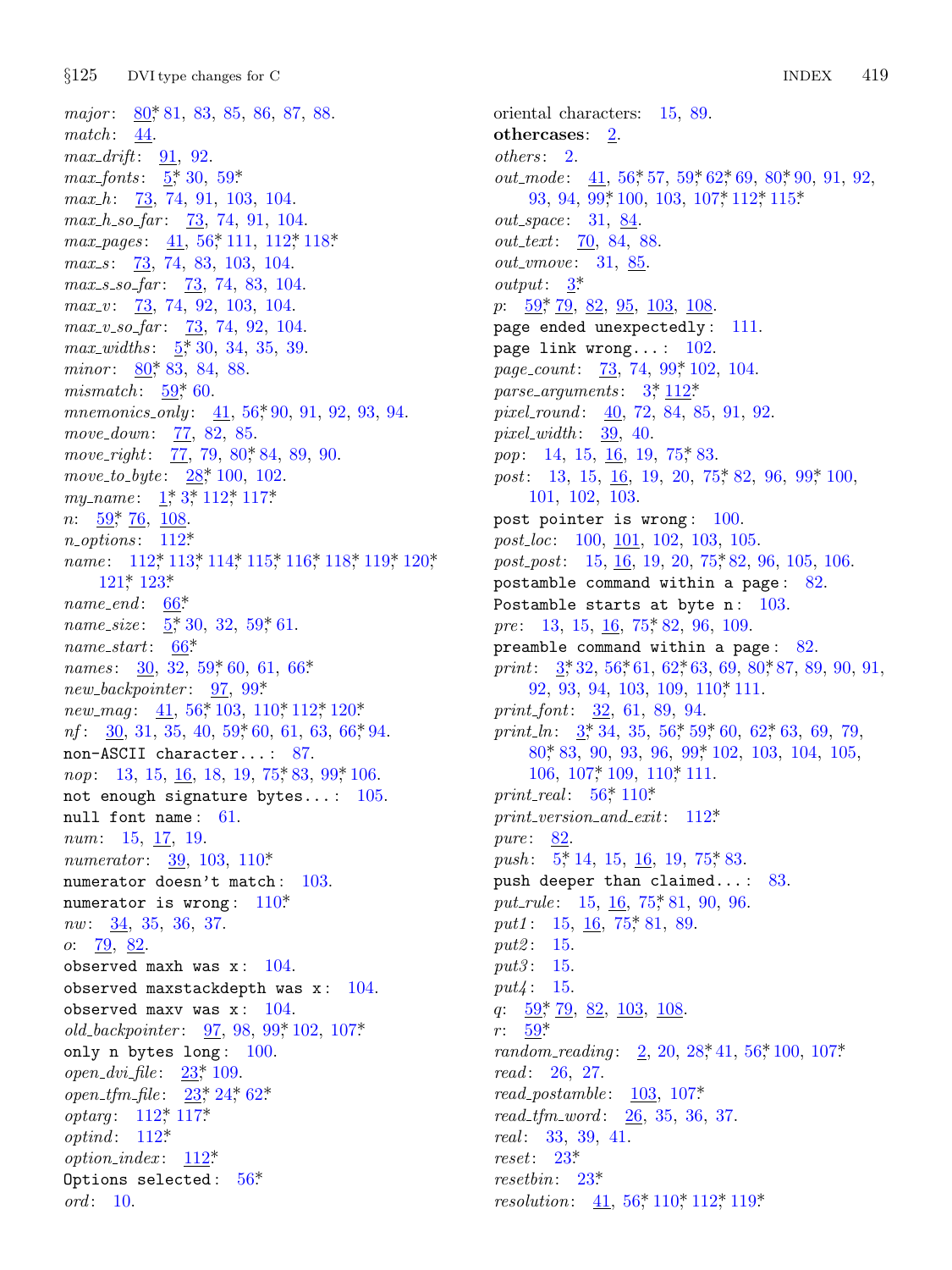420 **INDEX** 

 $right1: 15, 16, 75, 84.$  $right2: 15.$  $right3: 15.$  $right4: 15.$ round: 35, 40, 61, 63. *rule\_pixels*:  $15, \frac{76}{90}$ .  $s: 78$ scaled:  $61.$ scaled size doesn't match:  $60$ . scan\_bop:  $95, 99, 111$ .  $set_{char_0}$ : 15, 16, 75, 81.  $set_{char_1}: 15.$  $set_{char\_127}: 15.$  $set\_pos: 28^*$ *set\_rule*: 13, 15,  $\underline{16}$ , 75, 81, 96. *set1*: 15, 16, 75, 81.  $set2: 15.$  $set3: 15.$  $set4: 15.$ show:  $80^*$ show\_opcodes:  $80^*$ ,  $121^*$ ,  $122^*$ show\_state:  $\frac{77}{7}$ , 79, 80, 83. showing: 61, 78, 80, 87, 90, 91, 92, 93, 94, 95, 103. signature...should be...:  $105$ . signed\_byte:  $27, 75^*$ signed\_pair:  $27, 75$ \* signed\_quad:  $27, 61, 75, 90, 96, 99, 100, 102$ ,  $103, 105, 107, 110$ \* *signed\_trio*:  $27, 75$ <sup>\*</sup>  $s$ *ixteen\_cases*:  $75$ <sup>\*</sup> sixty\_four\_cases:  $75$ , 86. *skip\_pages*:  $95, 107*$ sp: 17.  $special\_cases: 78, 81, 82.$  $ss: 78, 83, 93.$ stack not empty...:  $83$ .  $stack\_size: 5, 72, 74, 83.$ start\_count:  $42^*$ , 44, 56<sup>\*</sup>, 117<sup>\*</sup>  $start\_loc: 101, 102.$ *start\_match*:  $44, 95, 102$ . start\_there:  $42^*$ ,  $44$ ,  $56^*$ ,  $117^*$ start\_vals:  $42^*$ , 44, 56, 111, 117\* *started*: 95, 97, 98. starting page number...:  $102$ . stderr:  $7^*$  112\* 117\* stdout:  $3^*$ strcmp:  $112^*$ string of negative length:  $87$ .  $strong: 66*$ strtol:  $117^*$ system dependencies:  $2, 7, 9, 20, 21, 23, 26, 27,$  $28, 40, 41, 46, 47, 64, 66$ 

 $term\_out: 46$ . *terse:*  $41, 56, 80$  $text_buf: 67, 69, 70.$  $text_{cchar}: 9, 10.$ text\_file:  $9^*$ *text\_ptr*:  $\underline{67}$ ,  $68$ ,  $69$ , 70. TFM files: 29. TFM file can't be opened:  $62^*$ TFM file is bad: 34.  $tfm\_check\_sum: 33, 35, 63.$ *tfm\_conv:*  $33, 35, 110$ \*  $tfm\_design\_size:$   $\frac{33}{35}$ , 35, 63. *tfm\_file*:  $22, 23, 26, 33, 35, 62$ <sup>\*</sup> the file ended prematurely:  $80^*$ ,  $96$ ,  $99^*$ *the\_works*:  $41, 56, 57, 59, 100, 103, 107, 115$ there are really n pages:  $102, 104$ . *thirty\_two\_cases:*  $75^*$ this font is magnified:  $63$ . this font was already defined:  $59*$ this font wasn't loaded before:  $59*$  $total_pages: 73, 102, 103, 104.$ *true*: 2, 28, 34, 42, 44, 60, 79, 80, 82, 83, 87,  $95, 99, 100, 102, 107, 117$ *true\_conv*:  $\frac{39}{61}$ , 63, 110\*  $trunc: 76.$ *uexit*:  $7, 112, 117$ UNDEFINED: 32. undefined command:  $82$ . undefined\_commands:  $16.75$ \* 96.  $update\_terminal:$ 46. usage:  $112^*$  $usage\_help: 112*$  $v: \frac{72}{2}$ val: 113\* 114\* 115\* 116\* 118\* 119\* 120\* 121\* 123\* *verbose*:  $41, 56$ <sup>\*</sup>, 80<sup>\*</sup> version\_string:  $3^*$ *vstack*:  $\frac{72}{6}$ , 83.  $vv: 72, 79, 83, 85, 92, 93.$ *vvstack*: 72, 83. *vvv*:  $82, 92$ .  $w: 72.$ warning:  $|h|...: 91$ . warning:  $|v| \dots$  92. warning: observed maxh...:  $104$ . warning: observed maxstack...:  $104$ . warning: observed maxv...:  $104$ . width:  $30, 36, 39, 40.$ width\_base:  $\frac{30}{50}$ , 39, 40. width\_ptr:  $\frac{30}{31}$ , 31, 34, 35, 36, 40.  $wp: \frac{34}{5}, 35, 36, 40.$ *urite*:  $3^*$ *write\_ln:*  $3, 7, 112, 117$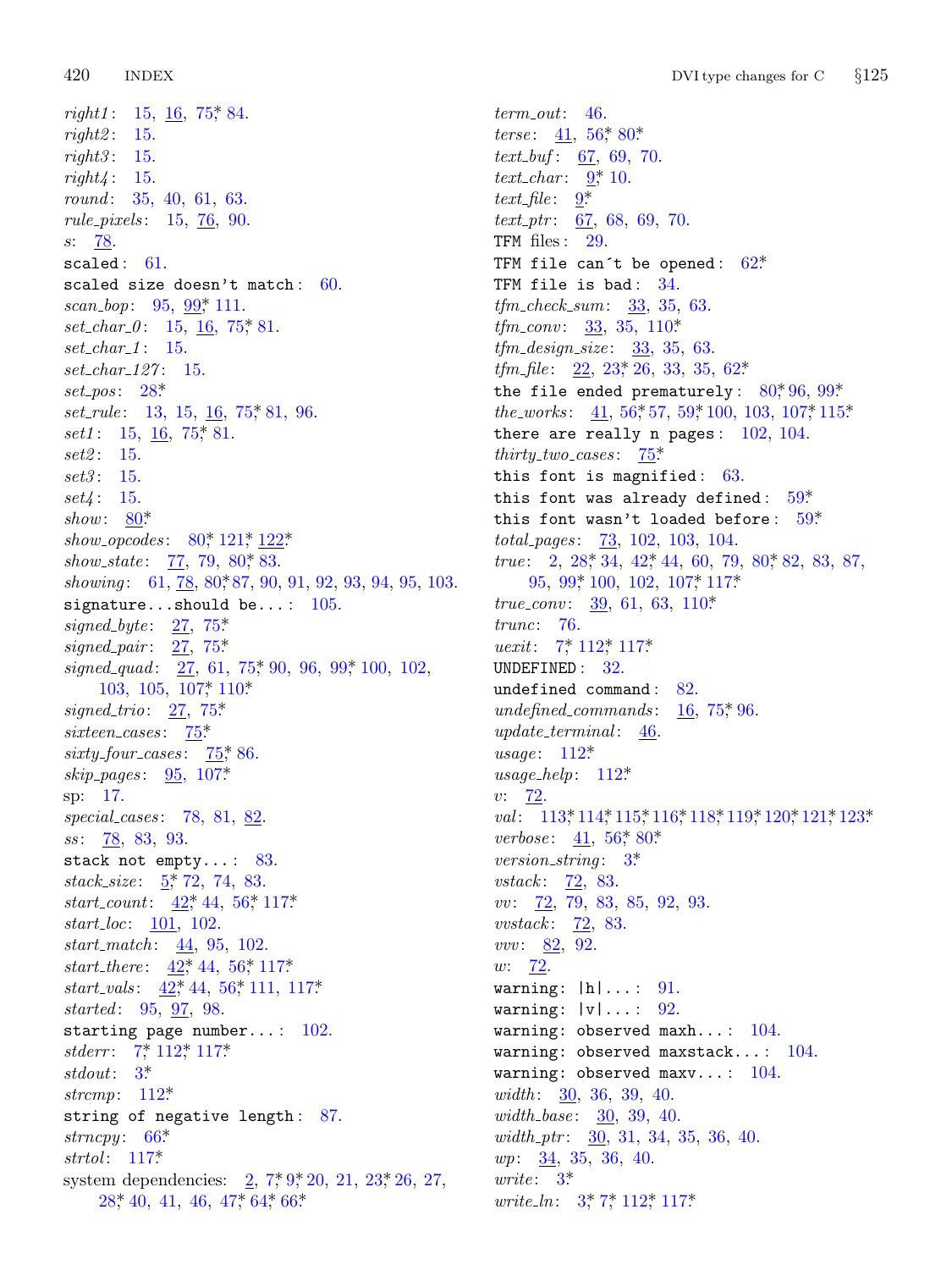$§125$ DVI type changes for C

 $wstack: \quad \underline{72}, \ 83.$  $w0: 15, \underline{16}, 75, 84.$  $wl: 15, 16, 75, 84.$  $w2: 15.$  $w3: 15.$  $w4: 15.$  $x: \frac{17}{72}.$  $xchr: \underline{10}$ , 11, 12, 32, 66, 69, 87, 109.  $xfclose: 62*$  $x \text{fseek}: 28^*$ xftell:  $28^*$  $cmalloc: 62*$  $cmalloc\_array: 66*$ *xord*:  $10, 12.$ xstack:  $\overline{72}$ , 83.  $xxx1: 15, 16, 75, 82, 96.$  $xxx2: 15.$ xxx3: 15.  $xxx4: 15, 16.$  $x0: 15, 16, 75, 84.$  $x1: 15, \underline{16}, 75, 84.$  $x2: 15.$  $x3: 15.$  $x4: 15.$  $y: \frac{72}{.}$ *ystack*:  $72, 83$ .  $y0: 15, 16, 75, 85.$  $y1:$  15,  $\overline{16}$ , 75, 85.  $y2: 15.$  $y3: 15.$  $y4: 15.$  $z: \frac{34}{72}.$ *zstack*:  $72, 83$ .  $z0: 15, \underline{16}, 75, 85.$  $z1: 15, \underline{16}, 75, 85.$  $z2: 15.$  $z3: 15.$  $z4: 15.$ 

**INDEX** 421